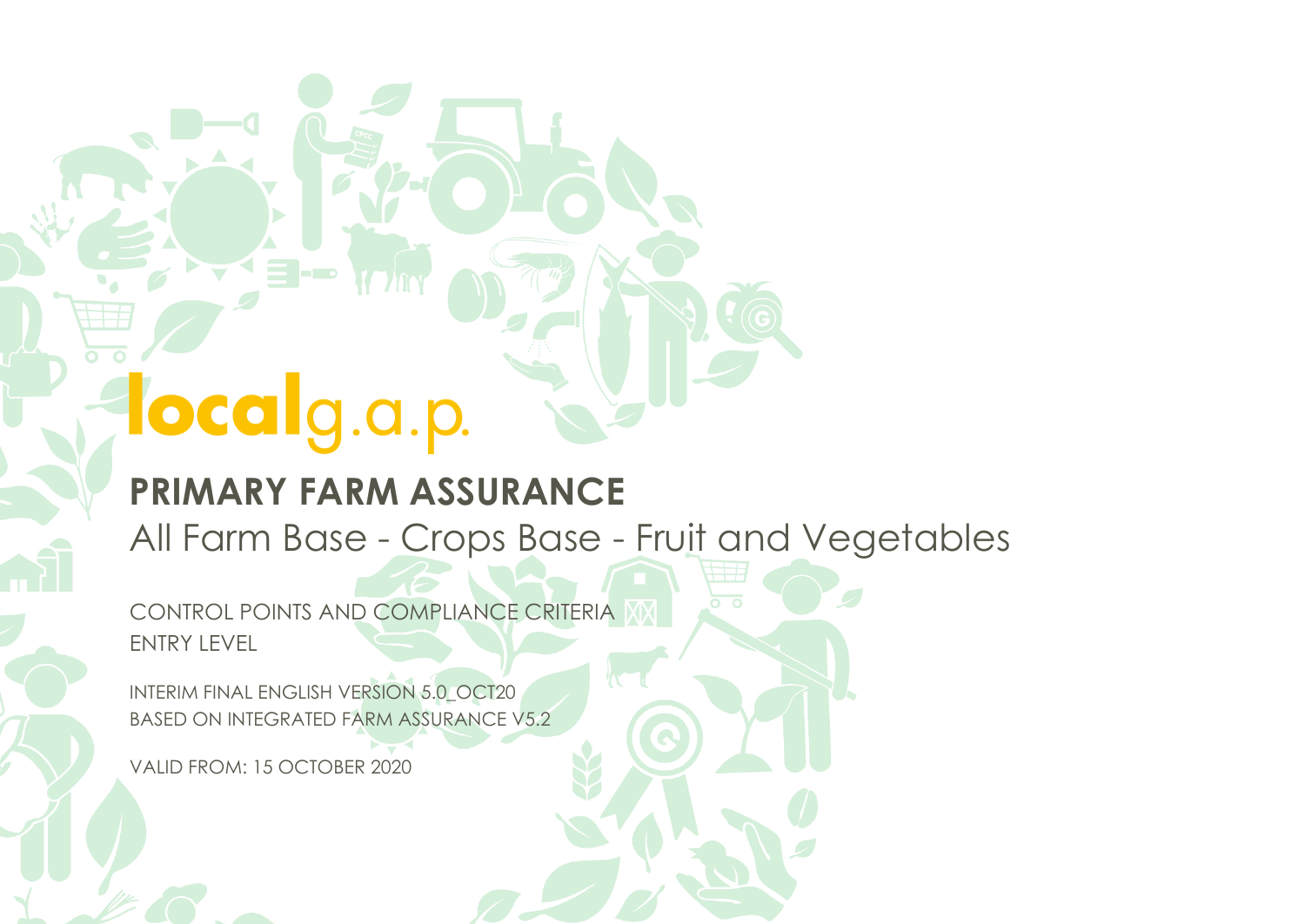#### **Control Points and Compliance Criteria PRIMARY FARM ASSURANCE – Entry Level ALL FARM BASE**

#### **Based on IFA CPCC V5.2**

**Interim Final Version**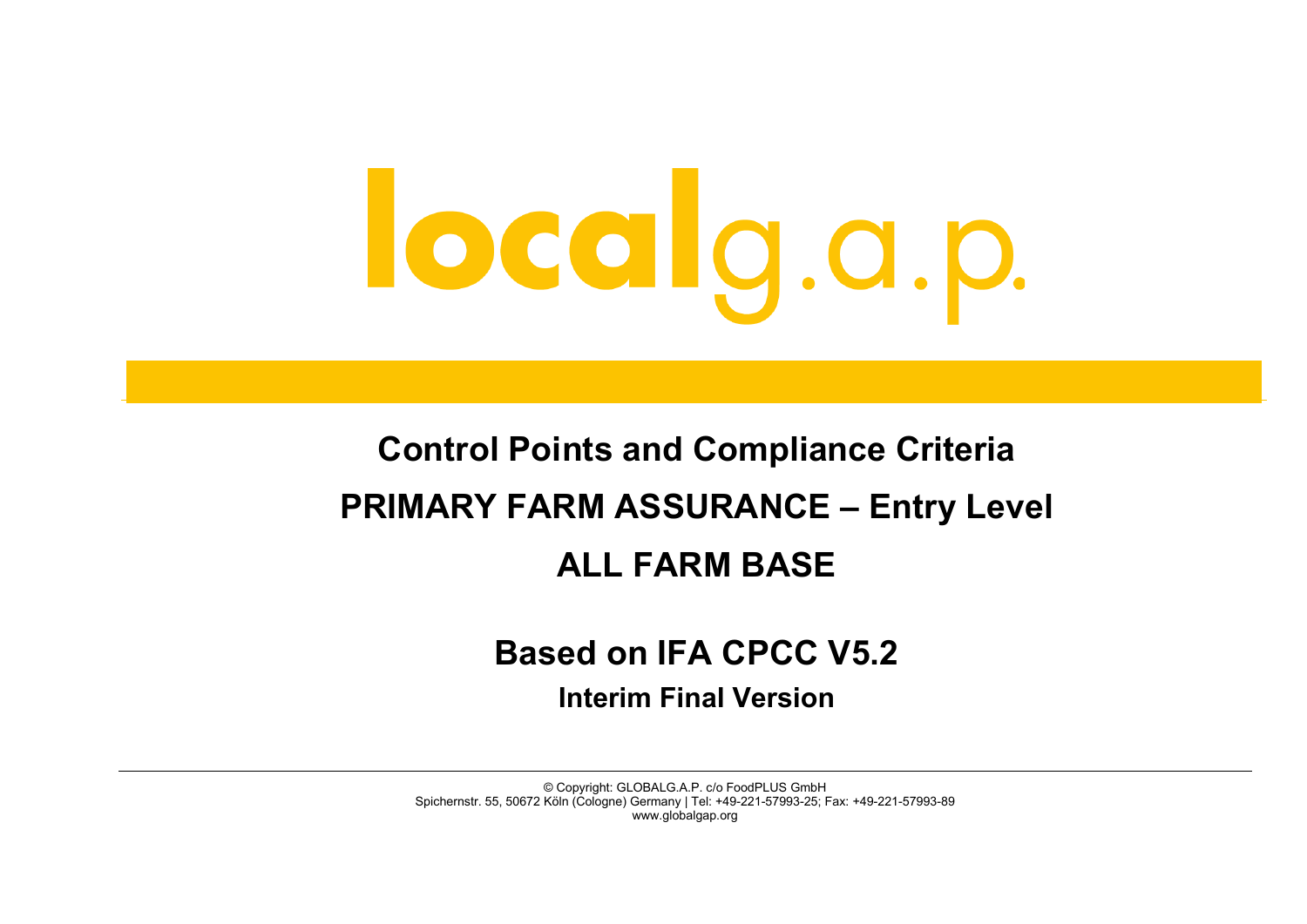#### **TABLE OF CONTENTS: PRIMARY FARM ASSURANCE – ENTRY LEVEL**

#### **AF ALL FARM BASE MODULE**

- AF 1 SITE HISTORY AND SITE MANAGEMENT
- AF 2 RECORD KEEPING
- AF 3 HYGIENE
- AF 4 WORKERS' HEALTH, SAFETY, AND WELFARE
- AF 5 WASTE AND POLLUTION MANAGEMENT, RECYCLING, AND RE-USE

Code Ref: PFA Entry Level V5.0\_Oct20; Interim Final; English version Control Points and Compliance Criteria – AF\_CB\_FV Page: 3 of 27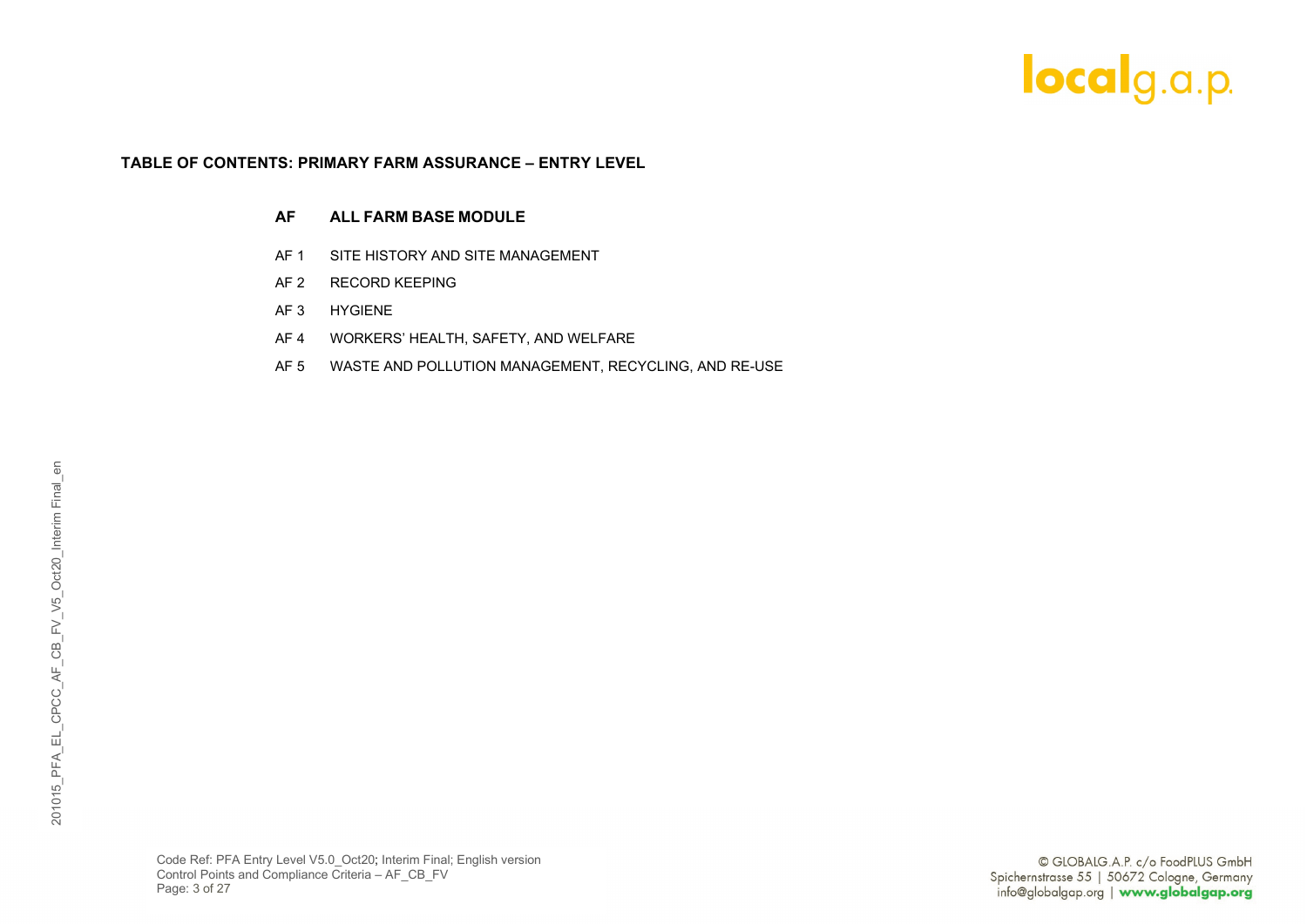

#### **INTRODUCTION**

a) The Primary Farm Assurance (PFA) Control Points and Compliance Criteria (CPCC) documents are separated into different modules, each one covering different areas or levels of activity on a production site.

These modules are grouped into:<br>(i) "Scopes" – covering more

- (i) "Scopes" covering more generic production issues, classified more broadly and
- (ii) "Sub-scopes" covering more specific production details, classified per product type.
- b) FoodPLUS GmbH and GLOBALG.A.P. approved certification and verification bodies are not legally liable for the safety of the product covered under this standard and not liable for the data accuracy and completeness in the GLOBALG.A.P. database entered by the certification and/or verification body. Under no circumstances shall FoodPLUS GmbH, its employees or agents be liable for any losses, damage, charges, costs or expenses of whatever nature (including consequential loss) which any producer may suffer or incur by reason of, or arising directly or indirectly from the administration by FoodPLUS GmbH, its employees or agents or the performance of their respective obligations in connection with the scheme save to the extent that such loss, damage, charges, costs and/or expenses arise as a result of the finally and judicially determined gross negligence or willful default of such person.

#### **Copyright**

© Copyright: GLOBALG.A.P. c/o FoodPLUS GmbH: Spichernstr. 55, 50672 Cologne; Germany. Copying and distribution permitted only in unaltered form.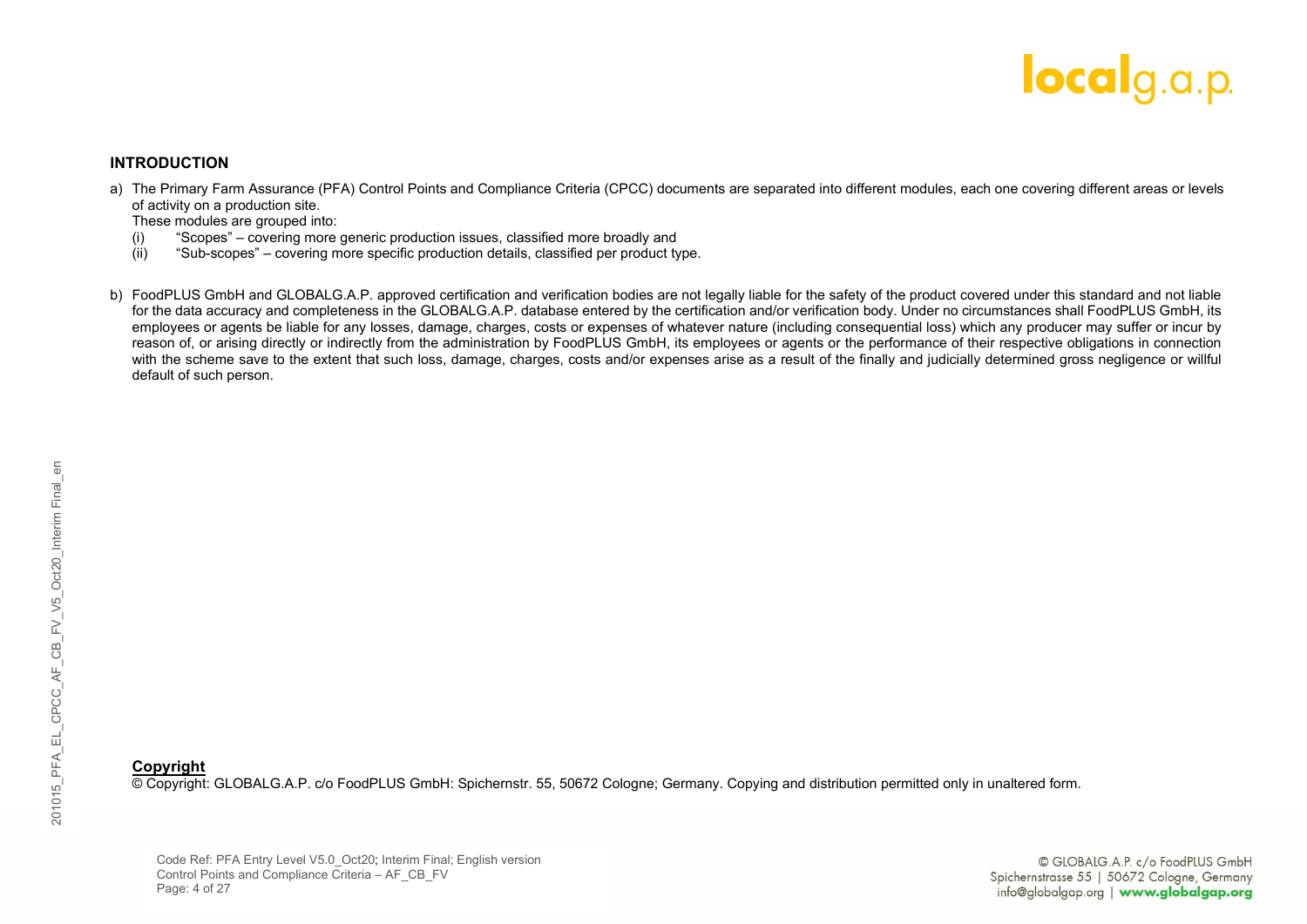| N <sup>o</sup>  | <b>Control Points</b>                                                                                                                                                                                                                                                                                                                                                                                          | <b>Compliance Criteria</b>                                                                                                                                                                                                                                                                                                                                                                                                                                                                                                                                                                                          | Level             |
|-----------------|----------------------------------------------------------------------------------------------------------------------------------------------------------------------------------------------------------------------------------------------------------------------------------------------------------------------------------------------------------------------------------------------------------------|---------------------------------------------------------------------------------------------------------------------------------------------------------------------------------------------------------------------------------------------------------------------------------------------------------------------------------------------------------------------------------------------------------------------------------------------------------------------------------------------------------------------------------------------------------------------------------------------------------------------|-------------------|
| <b>AF</b>       | <b>ALL FARM BASE</b>                                                                                                                                                                                                                                                                                                                                                                                           |                                                                                                                                                                                                                                                                                                                                                                                                                                                                                                                                                                                                                     |                   |
|                 | Control points in this module covers issues relevant to all farming businesses and are applicable to all producers.                                                                                                                                                                                                                                                                                            |                                                                                                                                                                                                                                                                                                                                                                                                                                                                                                                                                                                                                     |                   |
| AF <sub>1</sub> | SITE HISTORY AND SITE MANAGEMENT                                                                                                                                                                                                                                                                                                                                                                               |                                                                                                                                                                                                                                                                                                                                                                                                                                                                                                                                                                                                                     |                   |
|                 | One of the key features of sustainable farming is the continuous integration of site-specific knowledge and practical experience into future<br>management planning and practices. This section is intended to ensure that the land, buildings, and other facilities which constitute the fabric of the<br>farm, are properly managed to ensure the safe production of food and protection of the environment. |                                                                                                                                                                                                                                                                                                                                                                                                                                                                                                                                                                                                                     |                   |
| AF 1.1          | <b>Site History</b>                                                                                                                                                                                                                                                                                                                                                                                            |                                                                                                                                                                                                                                                                                                                                                                                                                                                                                                                                                                                                                     |                   |
| AF 1.1.1        | Is there a reference system for each field, orchard, greenhouse,<br>yard, plot, and/or other area/location used in production?                                                                                                                                                                                                                                                                                 | Compliance shall include visual identification in the form of:<br>A physical sign at each field/orchard, greenhouse/yard/plot, or other farm<br>area/location<br>or<br>A farm map, which also identifies the location of water sources,<br>storage/handling facilities, ponds, etc., and that could be cross-referenced<br>to the identification system.<br>No N/A.                                                                                                                                                                                                                                                 | <b>Minor Must</b> |
| AF 1.2          | <b>Site Management</b>                                                                                                                                                                                                                                                                                                                                                                                         |                                                                                                                                                                                                                                                                                                                                                                                                                                                                                                                                                                                                                     |                   |
| AF 1.2.1        | Is the site appropriate for production?                                                                                                                                                                                                                                                                                                                                                                        | The producer shall determine through a visual assessment whether the site is<br>(or the sites are) appropriate for production. Examples of considerations<br>include:<br>Water: Sustainable water source, suitable quality, water rights<br>Soil: Susceptibility to flooding, erosion<br>Location: Level of smoke, fumes, dust from nearby industrial or transport<br>installations e.g. roads with heavy traffic, airport, factories, refuse disposal<br>sites, etc.<br>Previous use of site: Type of crop planted (e.g., allergen, possible high<br>herbicide residues, etc.), military use, industrial use, etc. | Recom.            |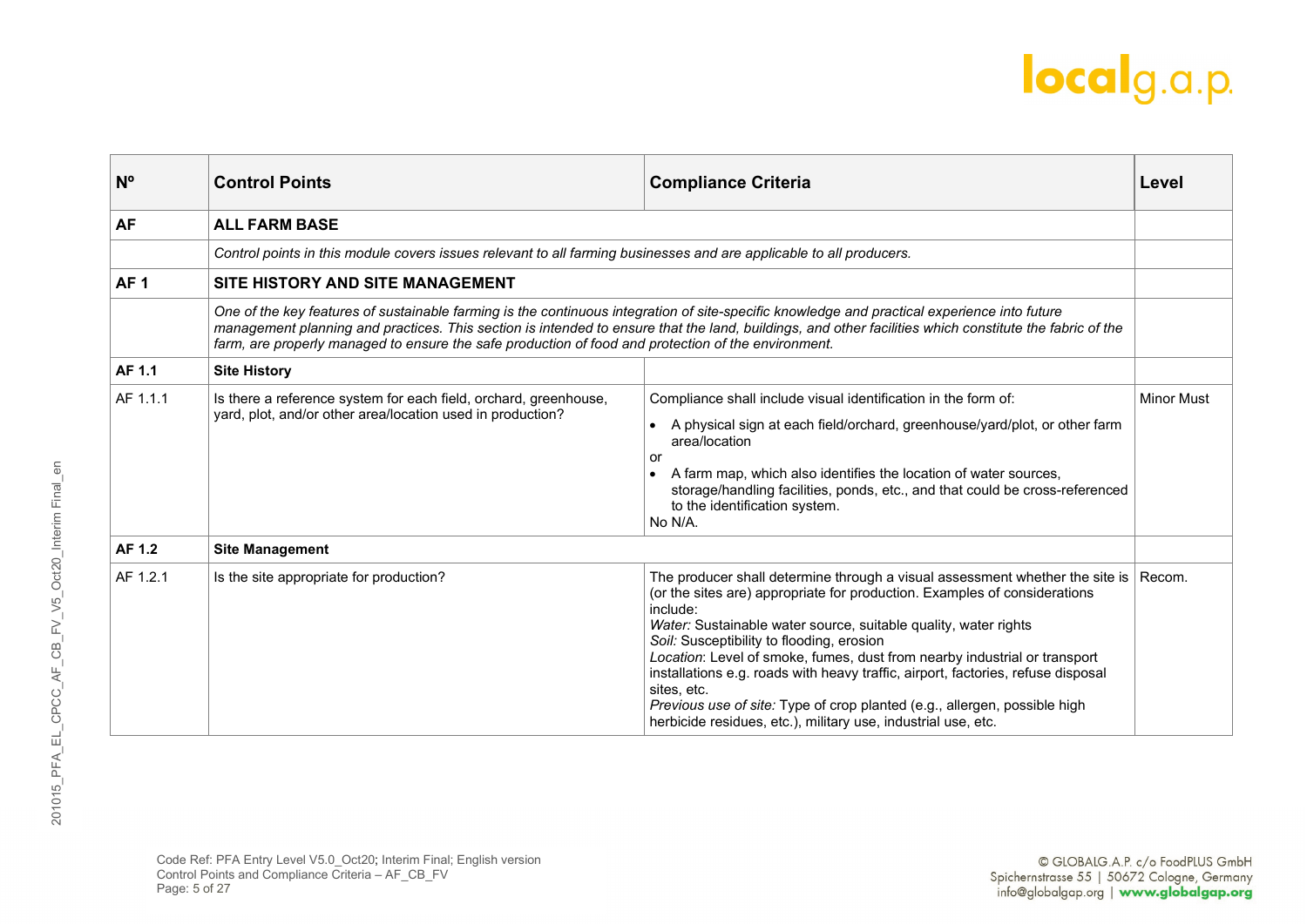| N <sup>o</sup>  | <b>Control Points</b>                                                                                                                                                                 | <b>Compliance Criteria</b>                                                                                                                                                                                                                                                                                                                                                                                                                                                                                                                                                    | Level             |
|-----------------|---------------------------------------------------------------------------------------------------------------------------------------------------------------------------------------|-------------------------------------------------------------------------------------------------------------------------------------------------------------------------------------------------------------------------------------------------------------------------------------------------------------------------------------------------------------------------------------------------------------------------------------------------------------------------------------------------------------------------------------------------------------------------------|-------------------|
| AF <sub>2</sub> | <b>RECORD KEEPING</b>                                                                                                                                                                 |                                                                                                                                                                                                                                                                                                                                                                                                                                                                                                                                                                               |                   |
|                 | Important details of farming practices shall be recorded, and records kept.                                                                                                           |                                                                                                                                                                                                                                                                                                                                                                                                                                                                                                                                                                               |                   |
| AF 2.1          | Are all records requested during the external assessment accessible<br>and kept for a minimum period of 2 years, unless a longer<br>requirement is stated in specific control points? | Producers shall keep up-to-date records for a minimum of 2 years.<br>For the initial assessment, producers shall keep records from at least 3<br>months prior to the date of the external assessment or from the day of<br>registration, whichever is longer. When an individual record is missing, the<br>respective control point dealing with those records is not compliant. No N/A.                                                                                                                                                                                      | <b>Minor Must</b> |
| AF <sub>3</sub> | <b>HYGIENE</b>                                                                                                                                                                        |                                                                                                                                                                                                                                                                                                                                                                                                                                                                                                                                                                               |                   |
|                 | diminish hygiene risks to the product and that all workers understand the requirements and are competent to perform their duties.                                                     | People are key to the prevention of product contamination. Farm staff and contractors as well as producers themselves stand for the quality and<br>safety of the product. Education and training will support progress toward safe production. This section is intended to ensure good practices to<br>Further hygiene requirements, specific to certain activities such as harvest and product handling, are defined in the applicable standard module.                                                                                                                      |                   |
| AF 3.1          | Does the farm have visibly displayed hygiene instructions for all<br>workers and visitors to the site whose activities might pose a risk to<br>food safety?                           | The farm shall have hygiene instructions visibly displayed for workers Minor Must<br>(including subcontractors) and visitors; provided by way of clear signs<br>(pictures) and/or in the predominant language(s) of the workforce. The<br>instructions must include at a minimum:                                                                                                                                                                                                                                                                                             |                   |
|                 |                                                                                                                                                                                       | The need to wash hands<br>The need to cover skin cuts<br>Limitation on smoking, eating, and drinking to designated areas<br>Notification of any relevant infections or conditions. This includes<br>any signs of illness (e.g., vomiting, jaundice, diarrhea), whereby<br>these workers shall be restricted from direct contact with the product<br>and food-contact surfaces<br>Notification of product contamination with bodily fluids<br>The use of suitable protective clothing, where the individuals'<br>activities might pose a risk of contamination to the product. |                   |
| AF 3.2          | Have all persons working on the farm received annual hygiene<br>training appropriate to their activities and according to the hygiene<br>instructions in AF 3.1?                      | An introductory training course for hygiene shall be given. All new workers<br>shall receive this training and confirm their participation. This training shall<br>cover all instructions defined in AF 3.1. All workers, including the owners and<br>managers, shall annually participate in the farm's basic hygiene training.                                                                                                                                                                                                                                              | <b>Minor Must</b> |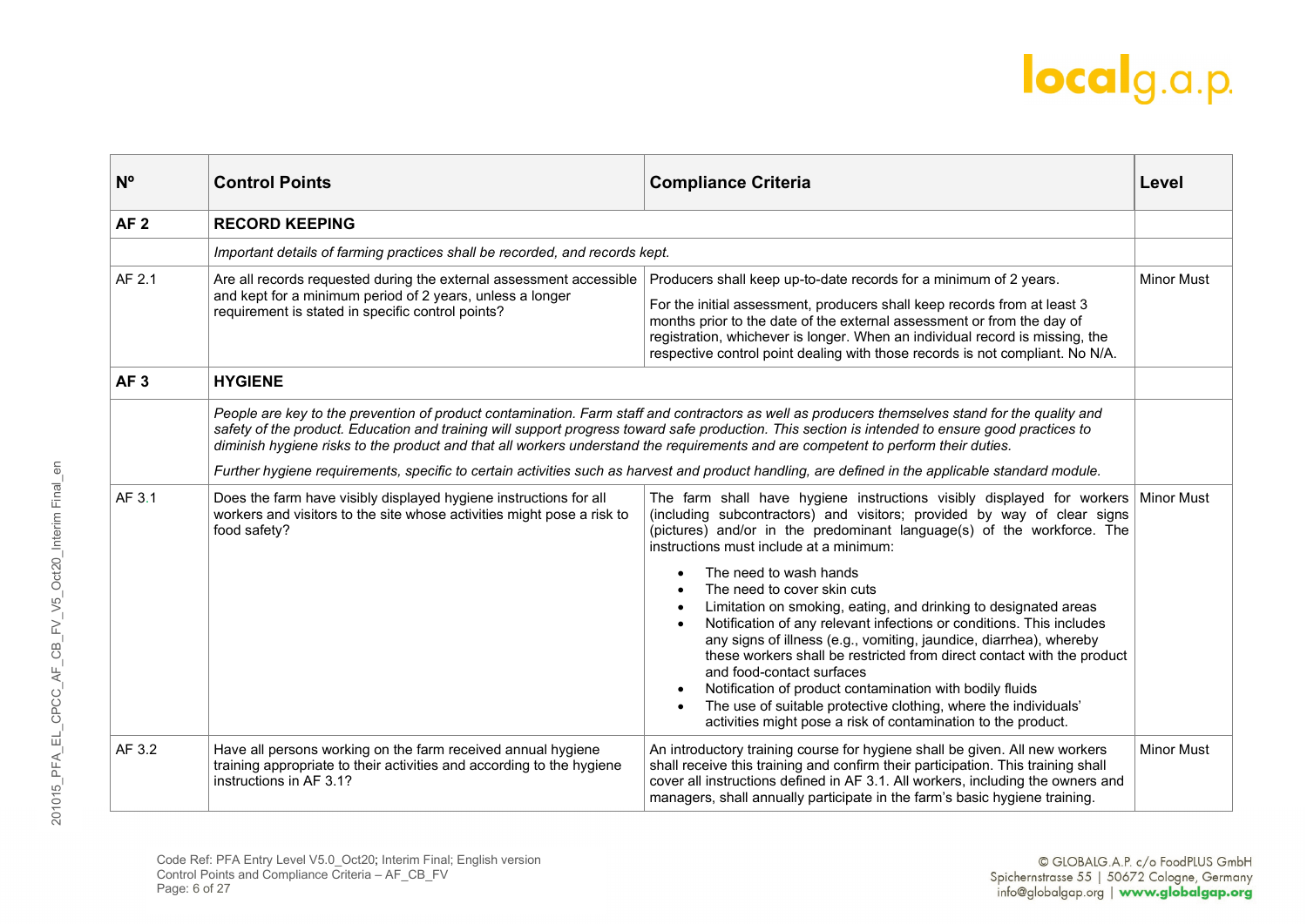| N <sup>o</sup>  | <b>Control Points</b>                                                                                                                                                                                                                                                                                                                                                                                                                                                                                                                                                                                     | <b>Compliance Criteria</b>                                                                                                                                                                                                                                                                                                                                                                                                                                             | Level             |
|-----------------|-----------------------------------------------------------------------------------------------------------------------------------------------------------------------------------------------------------------------------------------------------------------------------------------------------------------------------------------------------------------------------------------------------------------------------------------------------------------------------------------------------------------------------------------------------------------------------------------------------------|------------------------------------------------------------------------------------------------------------------------------------------------------------------------------------------------------------------------------------------------------------------------------------------------------------------------------------------------------------------------------------------------------------------------------------------------------------------------|-------------------|
| AF 3.3          | Are the farm's hygiene instructions followed?                                                                                                                                                                                                                                                                                                                                                                                                                                                                                                                                                             | Workers with tasks identified in the hygiene instructions shall demonstrate<br>competence during the assessment and there is visual evidence that the<br>hygiene instructions are being implemented. No N/A.                                                                                                                                                                                                                                                           | <b>Major Must</b> |
| AF <sub>4</sub> | <b>WORKERS' HEALTH, SAFETY, AND WELFARE</b>                                                                                                                                                                                                                                                                                                                                                                                                                                                                                                                                                               |                                                                                                                                                                                                                                                                                                                                                                                                                                                                        |                   |
|                 | People are key to the safe and efficient operation of any farm. Farm staff and contractors as well as producers themselves stand for the<br>quality of the produce and for environmental protection. Education and training will help progress towards sustainability and build on social<br>capital. This section is intended to ensure safe practices in the work place and that all workers understand and are competent to perform<br>their duties; are provided with proper equipment to allow them to work safely; and that, in the event of accidents, can obtain proper and timely<br>assistance. |                                                                                                                                                                                                                                                                                                                                                                                                                                                                        |                   |
| AF 4.1          | <b>Hazards and First Aid</b>                                                                                                                                                                                                                                                                                                                                                                                                                                                                                                                                                                              |                                                                                                                                                                                                                                                                                                                                                                                                                                                                        |                   |
| AF 4.1.1        | Are first aid kits available at all permanent sites and in the vicinity of<br>fieldwork?                                                                                                                                                                                                                                                                                                                                                                                                                                                                                                                  | Complete and maintained first aid kits shall be available and accessible at all<br>permanent sites and readily available for transport (tractor, car, etc.)                                                                                                                                                                                                                                                                                                            | Recom.            |
| AF 4.2          | <b>Protective Clothing/Equipment</b>                                                                                                                                                                                                                                                                                                                                                                                                                                                                                                                                                                      |                                                                                                                                                                                                                                                                                                                                                                                                                                                                        |                   |
| AF 4.2.1        | Are workers and subcontractors equipped with suitable protective<br>clothing in accordance with label instructions?                                                                                                                                                                                                                                                                                                                                                                                                                                                                                       | Complete sets of protective clothing, according to label instructions, are<br>available on the farm, utilized, and in a good state of repair. This may include<br>some of the following: Rubber boots or other appropriate footwear,<br>waterproof clothing, protective overalls, rubber gloves, face masks,<br>appropriate respiratory equipment (including replacement filters), ear and eye<br>protection devices, etc. as required by label or on-farm operations. | <b>Minor Must</b> |
| AF <sub>5</sub> | WASTE AND POLLUTION MANAGEMENT, RECYCLING, AND RE-USE                                                                                                                                                                                                                                                                                                                                                                                                                                                                                                                                                     |                                                                                                                                                                                                                                                                                                                                                                                                                                                                        |                   |
|                 |                                                                                                                                                                                                                                                                                                                                                                                                                                                                                                                                                                                                           | Waste minimization shall include review of current practices, avoidance of waste, reduction of waste, re-use of waste, and recycling of waste.                                                                                                                                                                                                                                                                                                                         |                   |
| AF 5.1          | <b>Waste and Pollution Action Plan</b>                                                                                                                                                                                                                                                                                                                                                                                                                                                                                                                                                                    |                                                                                                                                                                                                                                                                                                                                                                                                                                                                        |                   |
| AF 5.1.1        | Is the site kept in a tidy and orderly condition?                                                                                                                                                                                                                                                                                                                                                                                                                                                                                                                                                         | Visual assessment shall show that there is no evidence of waste/litter in the<br>immediate vicinity of the production site(s) or storage buildings. Incidental<br>and insignificant litter and waste on the designated areas are acceptable as<br>well as the waste from the current day's work. All other litter and waste shall<br>be cleared up, including fuel spills.                                                                                             | <b>Minor Must</b> |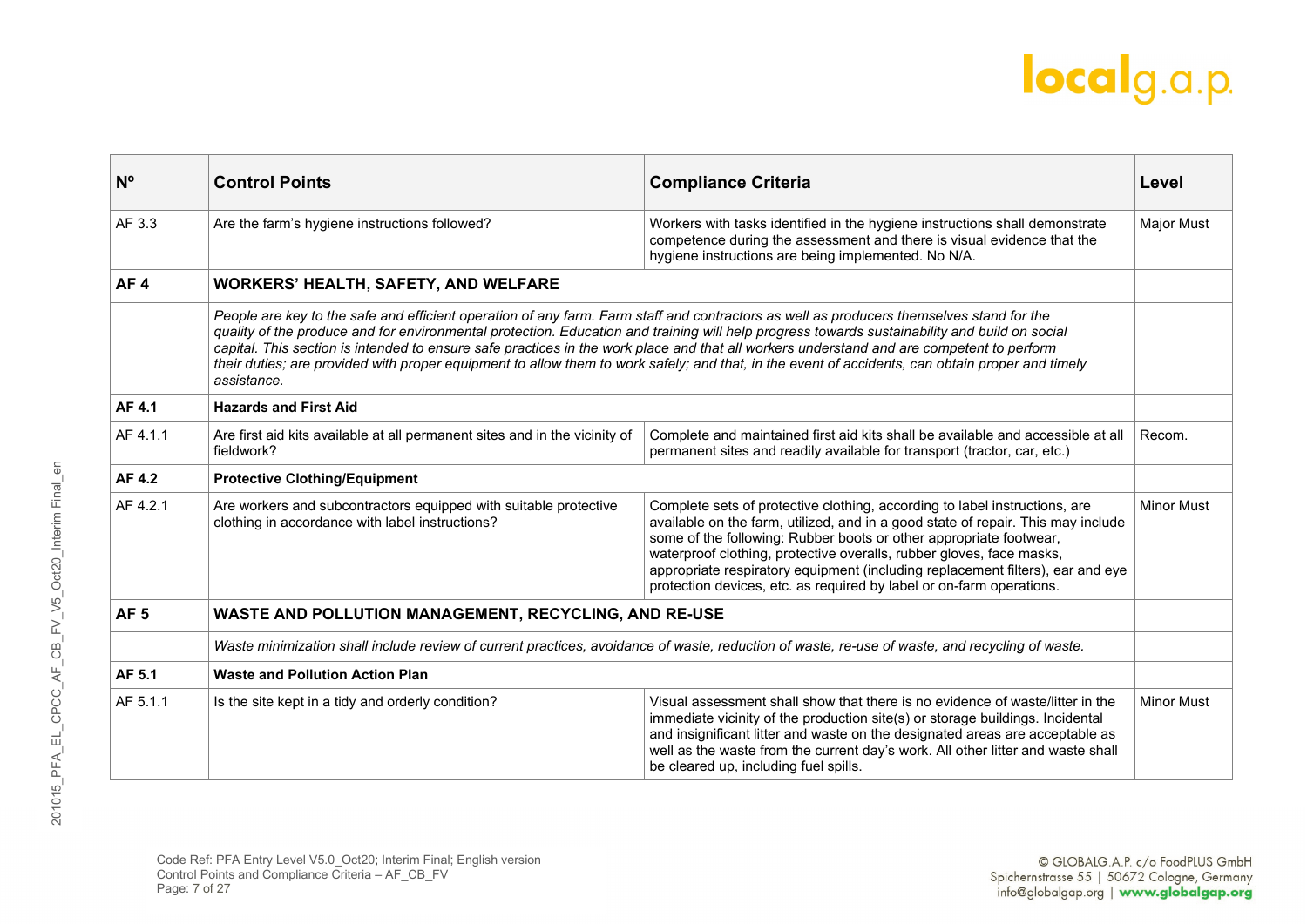| $N^{\circ}$ | <b>Control Points</b>                                                                                                     | <b>Compliance Criteria</b>                                                                                                                                          | Level  |
|-------------|---------------------------------------------------------------------------------------------------------------------------|---------------------------------------------------------------------------------------------------------------------------------------------------------------------|--------|
| AF 5.1.2    | Provided there is no risk of pest, disease and weed carry-over, are<br>organic wastes composted on the farm and recycled? | Organic waste material is composted and used for soil conditioning. The<br>composting method ensures that there is no risk of pest, disease, or weed<br>carry-over. | Recom. |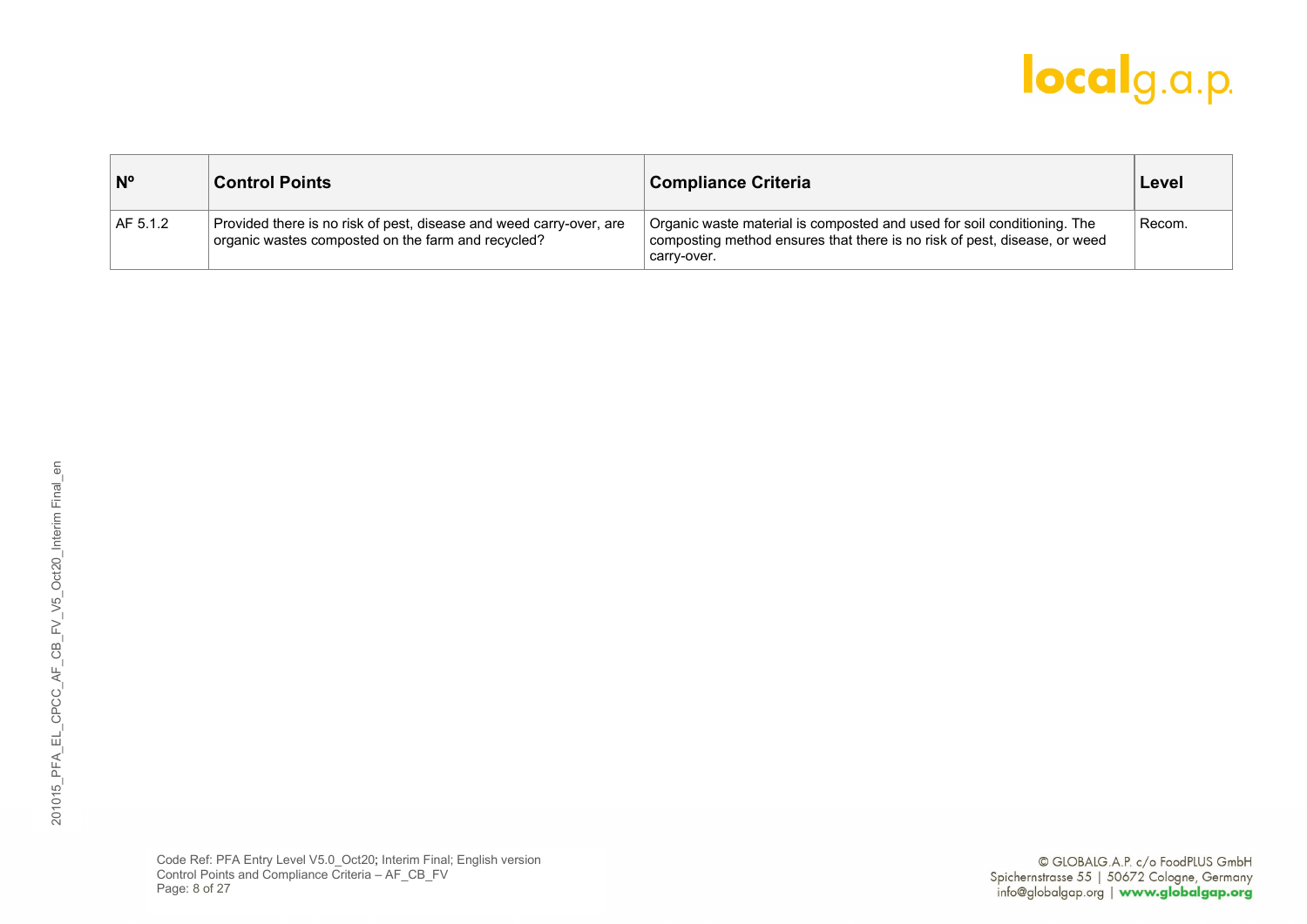

#### **Control Points and Compliance Criteria PRIMARY FARM ASSURANCE – Entry Level CROPS BASE**

#### **Based on IFA CPCC V5.2**

**Interim Final Version**

Code Ref: PFA Entry Level V5.0\_Oct20; Interim Final; English version Control Points and Compliance Criteria – AF\_CB\_FV Page: 9 of 27

© GLOBALG.A.P. c/o FoodPLUS GmbH Spichernstrasse 55 | 50672 Cologne, Germany info@globalgap.org | www.globalgap.org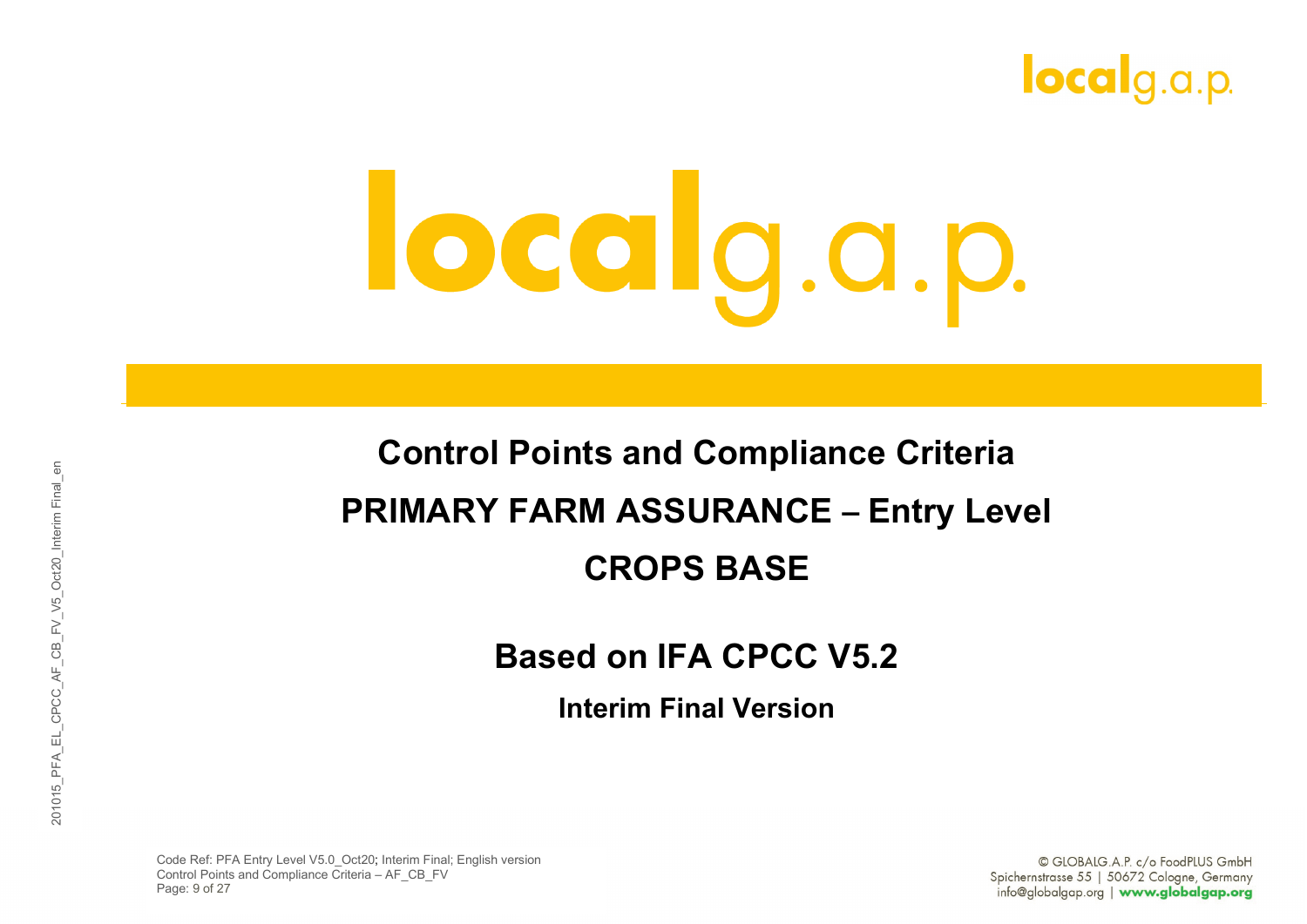#### **TABLE OF CONTENTS: PRIMARY FARM ASSURANCE – ENTRY LEVEL**

#### **CB CROPS BASE MODULE**

- CB 1 TRACEABILITY
- CB 2 FERTILIZER APPLICATION
- CB 3 WATER MANAGEMENT
- CB 4 PLANT PROTECTION PRODUCTS
- CB 5 EQUIPMENT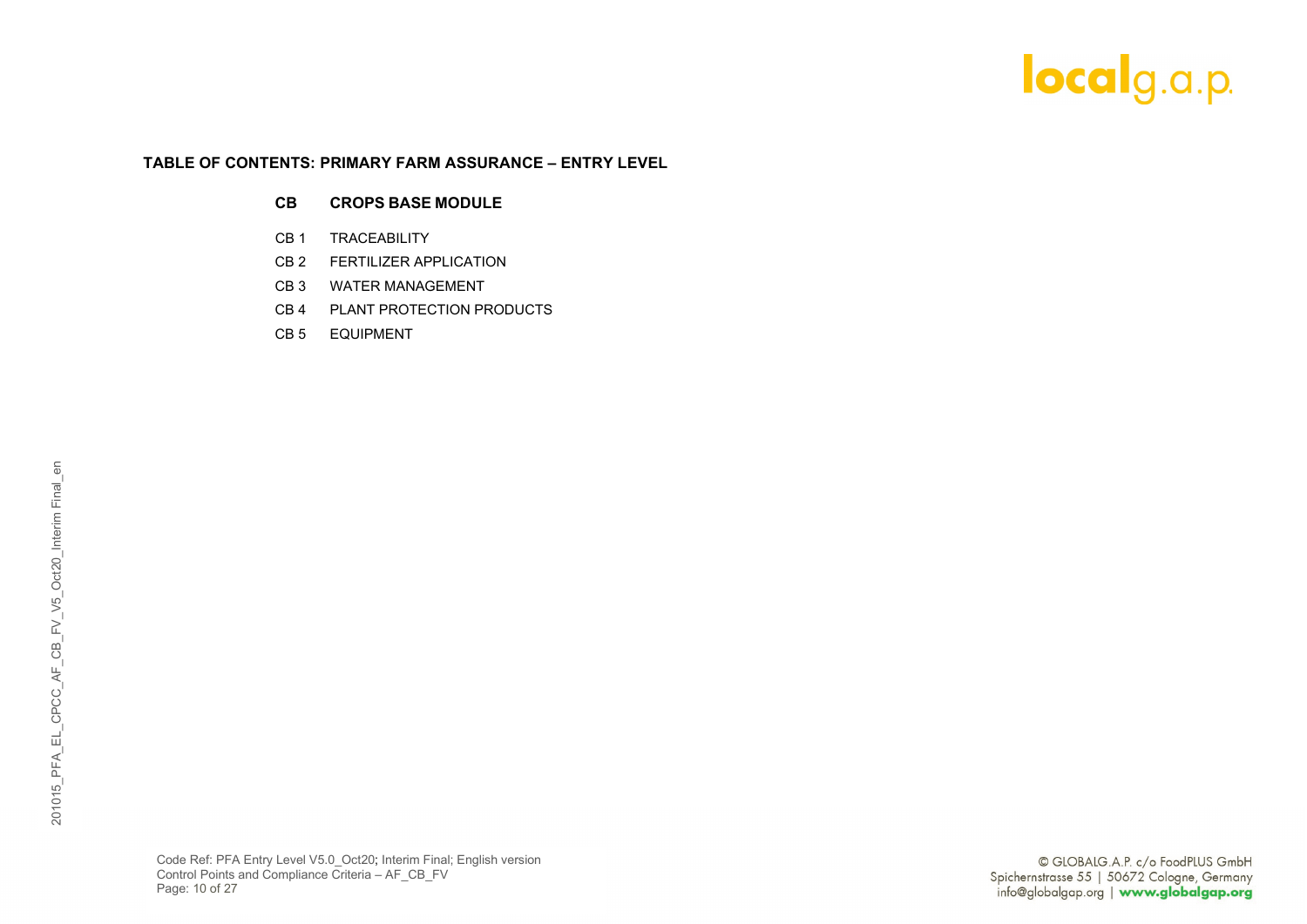| N <sup>o</sup>  | <b>Control Points</b>                                                                                                                                                                                                                                                                                            | <b>Compliance Criteria</b>                                                                                                                                                                                                                                                                                                                                                                                                                                              | Level             |
|-----------------|------------------------------------------------------------------------------------------------------------------------------------------------------------------------------------------------------------------------------------------------------------------------------------------------------------------|-------------------------------------------------------------------------------------------------------------------------------------------------------------------------------------------------------------------------------------------------------------------------------------------------------------------------------------------------------------------------------------------------------------------------------------------------------------------------|-------------------|
| CB              | <b>CROPS BASE</b>                                                                                                                                                                                                                                                                                                |                                                                                                                                                                                                                                                                                                                                                                                                                                                                         |                   |
| CB <sub>1</sub> | <b>TRACEABILITY</b>                                                                                                                                                                                                                                                                                              |                                                                                                                                                                                                                                                                                                                                                                                                                                                                         |                   |
|                 | implicated products.                                                                                                                                                                                                                                                                                             | Traceability facilitates the recall/withdrawal of foods and enables customers to be provided with targeted and accurate information concerning                                                                                                                                                                                                                                                                                                                          |                   |
| CB 1.1          | Is a Primary Farm Assurance (PFA) registered product traceable<br>back to and trackable from the registered farm (and other relevant<br>registered areas) where it has been produced and, if applicable,<br>handled?                                                                                             | There is a documented identification and traceability system that allows PFA<br>registered products to be traced back to the registered farm or, in a producer<br>group, to the registered farms of the group, and tracked forward to the<br>immediate customer (one step up, one step down). Harvest information shall<br>link a batch to the production records or the farms of specific producers.<br>Produce handling shall also be covered, if applicable. No N/A. | <b>Major Must</b> |
| CB <sub>2</sub> | <b>FERTILIZER APPLICATION</b>                                                                                                                                                                                                                                                                                    |                                                                                                                                                                                                                                                                                                                                                                                                                                                                         |                   |
|                 | The fertilization decision-making process involves consideration of crop demands. Nutrients shall be available for crops in the growing substrate or<br>soil and fertilization is often necessary. Correct application to optimize use and storage procedures to avoid loss and contamination shall be followed. |                                                                                                                                                                                                                                                                                                                                                                                                                                                                         |                   |
| <b>CB 2.1</b>   | <b>Records of Application</b>                                                                                                                                                                                                                                                                                    |                                                                                                                                                                                                                                                                                                                                                                                                                                                                         |                   |
|                 | CB 2.1.1 to 2.1.6: Do records of all applications of soil and foliar fertilizers, both organic and inorganic, include the following criteria:                                                                                                                                                                    |                                                                                                                                                                                                                                                                                                                                                                                                                                                                         |                   |
| CB 2.1.1        | Field, orchard or greenhouse reference and crop?                                                                                                                                                                                                                                                                 | Records shall be kept of all fertilizer applications, detailing the geographical<br>area and the name or reference of the field, orchard or greenhouse where the<br>registered product crop is located. Records shall also be kept for hydroponic<br>situations and where fertigation is used. No N/A.                                                                                                                                                                  | <b>Minor Must</b> |
| CB 2.1.2        | Application dates?                                                                                                                                                                                                                                                                                               | The exact dates (day, month, and year) of the application are detailed in the<br>records of all fertilizer applications. No N/A.                                                                                                                                                                                                                                                                                                                                        | <b>Minor Must</b> |
| CB 2.1.3        | Applied fertilizer types?                                                                                                                                                                                                                                                                                        | The trade name, type of fertilizer (e.g., NPK), and concentrations (e.g., 17-17-<br>17) are detailed in the records of all fertilizer applications. No N/A.                                                                                                                                                                                                                                                                                                             | <b>Minor Must</b> |
| CB 2.1.4        | Applied quantities?                                                                                                                                                                                                                                                                                              | The amount of product to be applied in weight or volume relative to a unit of<br>area or number of plants or unit of time per volume of fertigation is detailed in<br>the records of all fertilizer applications. The actual quantity applied shall be<br>recorded, as this is not necessarily the same as the recommendation. No N/A.                                                                                                                                  | <b>Minor Must</b> |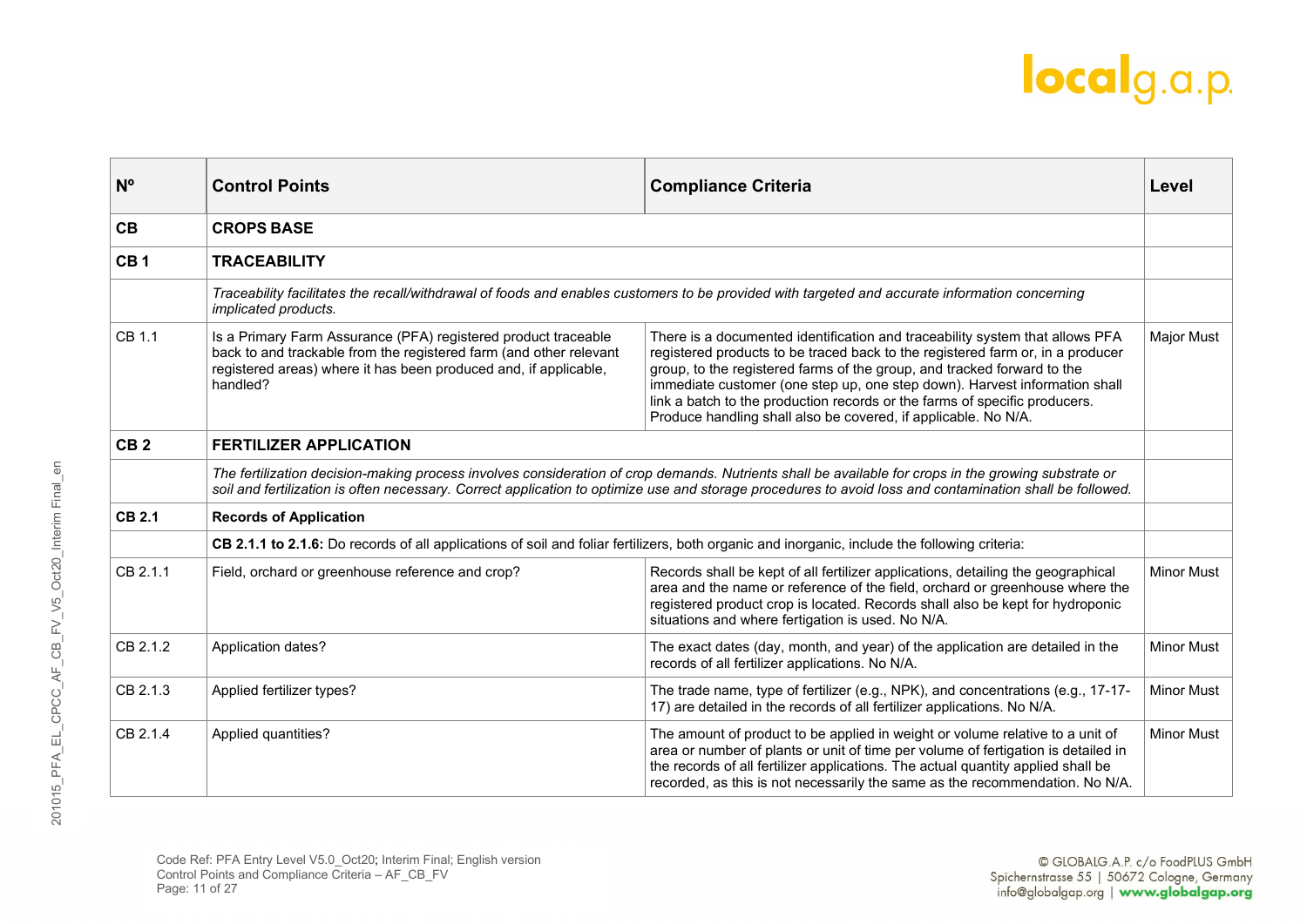| $N^{\circ}$   | <b>Control Points</b>                                                                | <b>Compliance Criteria</b>                                                                                                                                                                                                                                                                                                                                                                                         | Level             |
|---------------|--------------------------------------------------------------------------------------|--------------------------------------------------------------------------------------------------------------------------------------------------------------------------------------------------------------------------------------------------------------------------------------------------------------------------------------------------------------------------------------------------------------------|-------------------|
| CB 2.1.5      | Method of application?                                                               | The method and/or equipment used are detailed in the records of all fertilizer<br>applications.<br>In the case the method/equipment is always the same, it is acceptable to<br>record these details only once. If there are various equipment units, these are<br>identified individually. Methods may be e.g., via irrigation or mechanical<br>distribution. Equipment may be e.g., manual or mechanical. No N/A. | <b>Minor Must</b> |
| CB 2.1.6      | Operator details?                                                                    | The name of the operator who has applied the fertilizer is detailed in the<br>records of all fertilizer applications.<br>If a single individual makes all of the applications, it is acceptable to record the<br>operator details only once.<br>If there is a team of workers performing the fertilization, all of them need to be<br>listed in the records. No N/A.                                               | <b>Minor Must</b> |
| <b>CB 2.2</b> | <b>Fertilizer Storage</b>                                                            |                                                                                                                                                                                                                                                                                                                                                                                                                    |                   |
|               | <b>CB 2.2.1 to 2.2.3:</b> Are all fertilizers stored:                                |                                                                                                                                                                                                                                                                                                                                                                                                                    |                   |
| CB 2.2.1      | Separately from PPPs?                                                                | The minimum requirement is to prevent physical cross-contamination between<br>fertilizers (organic and inorganic) and PPPs by using a physical barrier (wall,<br>sheeting, etc.). If fertilizers that are applied together with PPPs (i.e.,<br>micronutrients or foliar fertilizers) are packed in a closed container, they can be<br>stored with PPPs.                                                            | <b>Minor Must</b> |
| CB 2.2.2      | Not together with harvested products?                                                | Fertilizers shall not be stored with harvested products.                                                                                                                                                                                                                                                                                                                                                           | <b>Major Must</b> |
| CB 2.2.3      | In an appropriate manner that reduces the risk of contamination of<br>water sources? | All fertilizers are stored in a manner that poses minimum risk of contamination<br>to water sources.<br>Liquid fertilizer stores/tanks shall be surrounded by an impermeable barrier to<br>contain a capacity to 110% of the volume of the largest container, if there is no<br>applicable legislation.                                                                                                            | <b>Minor Must</b> |
| <b>CB 2.3</b> | <b>Organic Fertilizer</b>                                                            |                                                                                                                                                                                                                                                                                                                                                                                                                    |                   |
| CB 2.3.1      | Does the producer prevent the use of human sewage sludge on the<br>farm?             | No treated or untreated human sewage sludge is used on the farm for the<br>production of registered crops. No N/A.                                                                                                                                                                                                                                                                                                 | <b>Major Must</b> |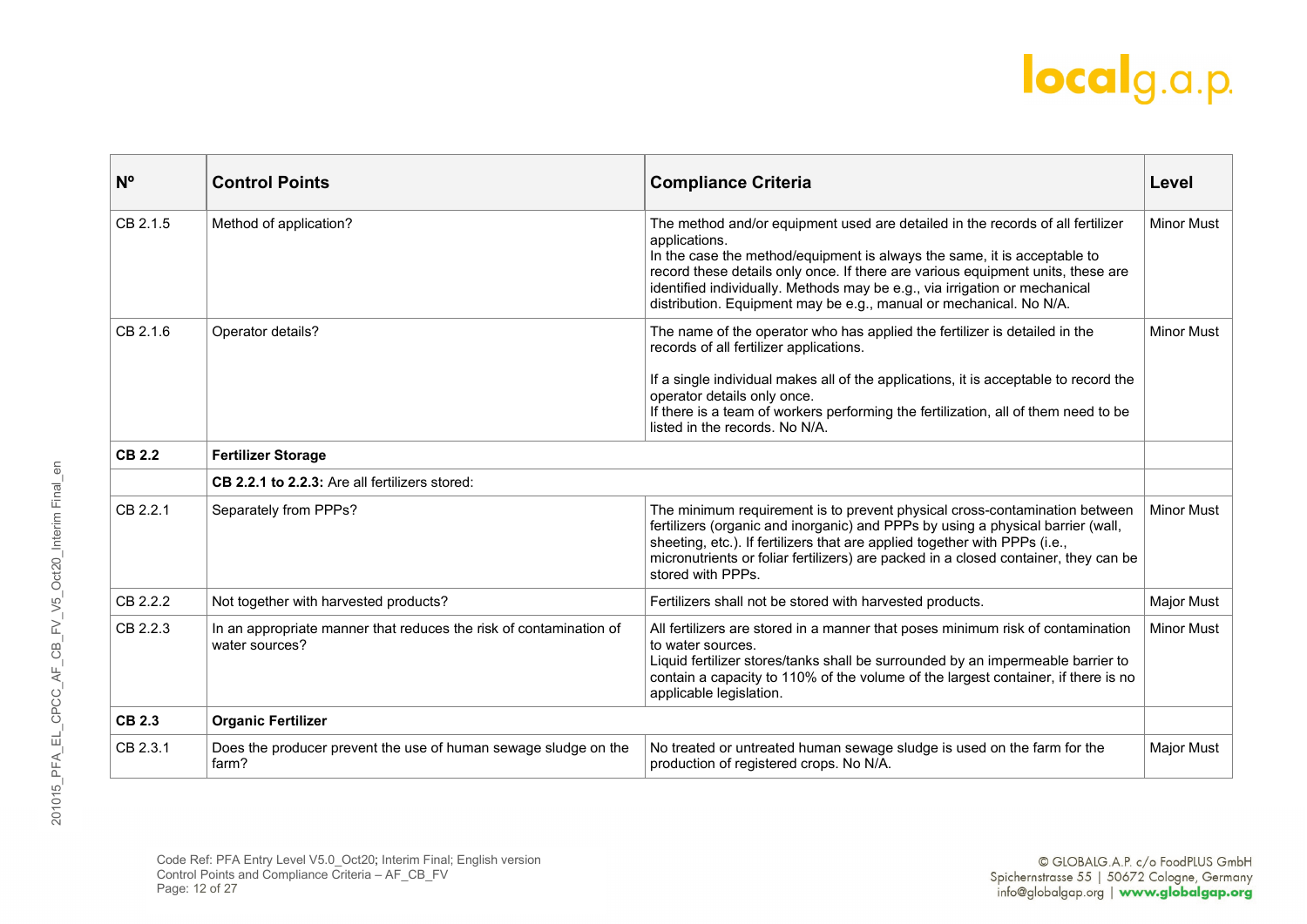| $N^{\circ}$     | <b>Control Points</b>                                                                                                                                                    | <b>Compliance Criteria</b>                                                                                                                                                                                                                                                                                                                                                  | Level             |
|-----------------|--------------------------------------------------------------------------------------------------------------------------------------------------------------------------|-----------------------------------------------------------------------------------------------------------------------------------------------------------------------------------------------------------------------------------------------------------------------------------------------------------------------------------------------------------------------------|-------------------|
| CB 2.3.2        | Is organic fertilizer stored in an appropriate manner that reduces the<br>risk of contamination of the environment?                                                      | Organic fertilizers shall be stored in a designated area. Appropriate measures<br>have been taken to prevent the contamination of water sources (e.g., concrete<br>foundation and walls, specially built leak-proof container, etc.) or shall be<br>stored at least 25 meters from water sources.                                                                           | <b>Minor Must</b> |
| CB <sub>3</sub> | <b>WATER MANAGEMENT</b>                                                                                                                                                  |                                                                                                                                                                                                                                                                                                                                                                             |                   |
|                 | for the efficient use of irrigation water. For information about responsible water use, see Annex CB 1.                                                                  | Water is a scarce natural resource and irrigation should be designed and planned by appropriate forecasting and/or by technical equipment allowing                                                                                                                                                                                                                          |                   |
| <b>CB 3.1</b>   | <b>Efficient Water Use on Farm</b>                                                                                                                                       |                                                                                                                                                                                                                                                                                                                                                                             |                   |
| CB 3.1.1        | Have all water sources used as part of the production system been<br>identified?                                                                                         | The producer shall identify all water sources used as part of the production<br>system, including those that are only used occasionally.                                                                                                                                                                                                                                    | Recom.            |
| CB 3.1.2        | Does the producer record estimated crop irrigation water use?                                                                                                            | The producer shall keep records of the usage of crop irrigation water.                                                                                                                                                                                                                                                                                                      | Recom.            |
| <b>CB 3.2</b>   | <b>Water Quality</b>                                                                                                                                                     |                                                                                                                                                                                                                                                                                                                                                                             |                   |
| CB 3.2.1        | Is the use of untreated sewage water in pre-harvest activities<br>prohibited?                                                                                            | Untreated sewage is not used for irrigation/fertigation or other pre-harvest<br>activities. No N/A.                                                                                                                                                                                                                                                                         | Major Must        |
| CB <sub>4</sub> | <b>PLANT PROTECTION PRODUCTS</b>                                                                                                                                         |                                                                                                                                                                                                                                                                                                                                                                             |                   |
|                 |                                                                                                                                                                          | In situations where a pest attack will adversely affect the economic value of a crop, it may be necessary to intervene using specific pest control<br>methods, including plant protection products (PPPs). The correct use, handling and storage of plant protection products (PPPs) are essential.                                                                         |                   |
| <b>CB 4.1</b>   | <b>Choice of Plant Protection Products</b>                                                                                                                               |                                                                                                                                                                                                                                                                                                                                                                             |                   |
| CB 4.1.1        | Does the producer use only PPPs that are currently authorized in the<br>country of use for the target crop (i.e., where such an official<br>registration scheme exists)? | All the PPPs applied are officially and currently authorized or permitted by the<br>appropriate governmental organization in the country of application. No N/A.                                                                                                                                                                                                            | Recom.            |
| CB 4.1.2        | Is the PPP that has been applied appropriate for the target as<br>recommended on the product label?                                                                      | All the PPPs applied to the crop are suitable and can be justified (according to<br>label recommendations or official registration body publication) for the pest,<br>disease, weed or target of the PPP intervention. If the producer uses an off-<br>label PPP, there shall be evidence of official approval for use of that PPP on<br>that crop in that country. No N/A. | <b>Minor Must</b> |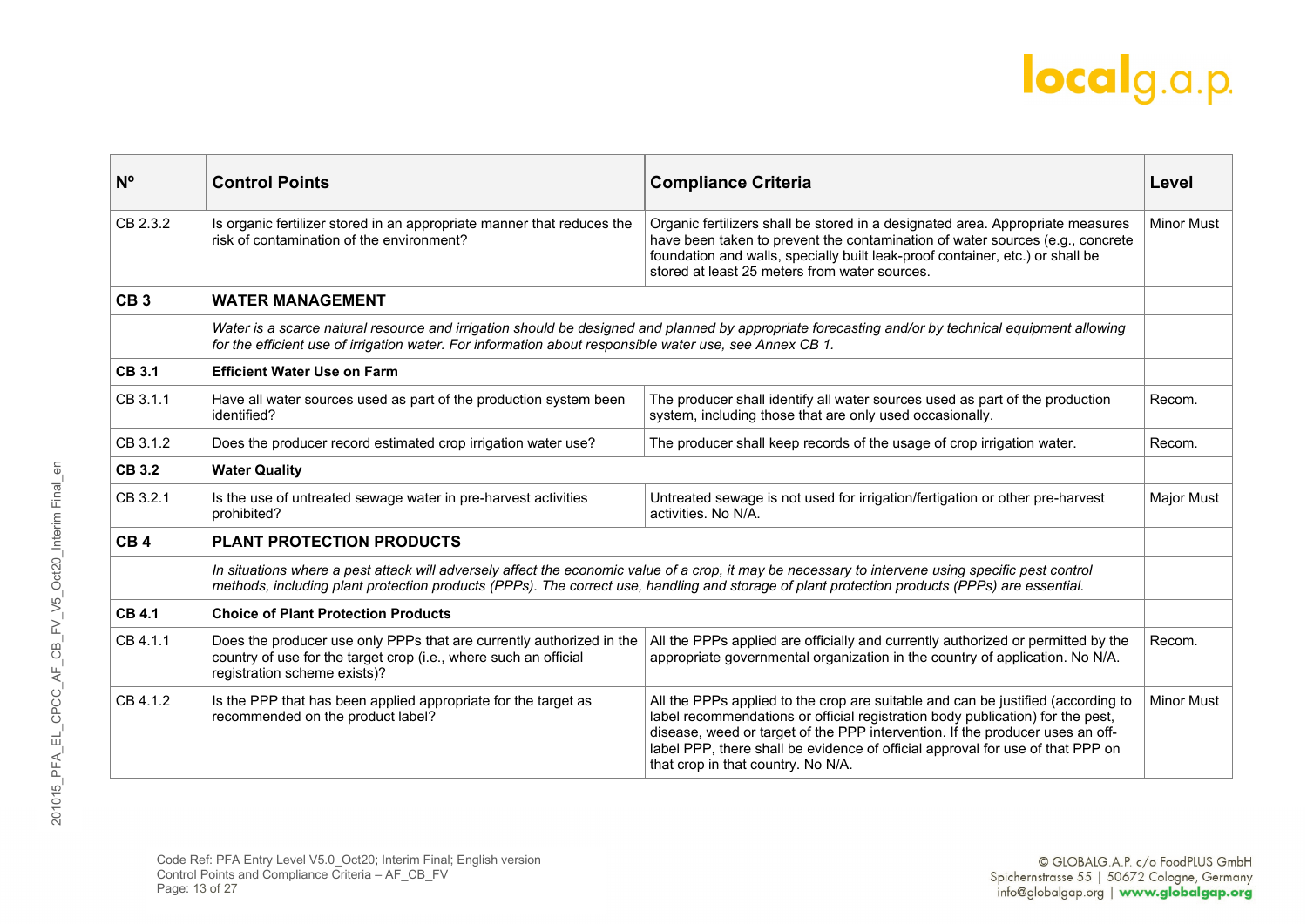| $N^{\circ}$   | <b>Control Points</b>                                                                                                                                                                                                                                                    | <b>Compliance Criteria</b>                                                                                                                                                                                                                                                                                                                                                                                                                                                                                                                                                                                                                                                                                                                                                                                                                                                                                                                                                                                                                  | Level             |
|---------------|--------------------------------------------------------------------------------------------------------------------------------------------------------------------------------------------------------------------------------------------------------------------------|---------------------------------------------------------------------------------------------------------------------------------------------------------------------------------------------------------------------------------------------------------------------------------------------------------------------------------------------------------------------------------------------------------------------------------------------------------------------------------------------------------------------------------------------------------------------------------------------------------------------------------------------------------------------------------------------------------------------------------------------------------------------------------------------------------------------------------------------------------------------------------------------------------------------------------------------------------------------------------------------------------------------------------------------|-------------------|
| <b>CB 4.2</b> | <b>Records of Application</b>                                                                                                                                                                                                                                            |                                                                                                                                                                                                                                                                                                                                                                                                                                                                                                                                                                                                                                                                                                                                                                                                                                                                                                                                                                                                                                             |                   |
| CB 4.2.1      | Are records of all PPP applications kept and do they include the<br>following minimum criteria:<br>Crop name and/or variety<br>$\bullet$<br>Application location<br>Date and end time of application<br>Product trade name and active ingredient<br>Pre-harvest interval | All PPP application records shall specify:<br>The crop and/or variety treated. No N/A.<br>The geographical area, the name or reference of the farm, and the<br>field, orchard or greenhouse where the crop is located. No N/A.<br>The exact dates (day/month/year) and end time of the application.<br>The actual date (end date, if applied more than one day) of<br>application shall be recorded. Producers need not record end times,<br>but in these cases, it shall be considered that application was done at<br>the end of the day recorded. No N/A.<br>The complete trade name (including formulation) and active<br>ingredient or beneficial organism with scientific name. The active<br>ingredient shall be recorded, or it shall be possible to connect the<br>trade name information to the active ingredient. No N/A.<br>The pre-harvest interval has been recorded for all PPP applications<br>where a pre-harvest interval is stated on the product label or, if not on<br>label, as stated by an official source. No N/A. | <b>Major Must</b> |
|               | CB 4.2.2 to 4.2.5: Are records of all plant protection product (PPP) applications kept and do they also include the following criteria:                                                                                                                                  |                                                                                                                                                                                                                                                                                                                                                                                                                                                                                                                                                                                                                                                                                                                                                                                                                                                                                                                                                                                                                                             |                   |
| CB 4.2.2      | Operator?                                                                                                                                                                                                                                                                | Full name and/or signature of the responsible operator(s) applying the PPPs<br>shall be recorded. For electronic software systems, measures shall be in place<br>to ensure authenticity of records. If a single individual makes all the<br>applications, it is acceptable to record the operator details only once.<br>If there is a team of workers doing the application, all of them need to be listed<br>in the records. No N/A.                                                                                                                                                                                                                                                                                                                                                                                                                                                                                                                                                                                                       | <b>Minor Must</b> |
| CB 4.2.3      | Justification for application?                                                                                                                                                                                                                                           | The name of the pest(s), disease(s) and/or weed(s) treated is documented in<br>all PPP application records. If common names are used, they shall correspond<br>to the names stated on the label. No N/A.                                                                                                                                                                                                                                                                                                                                                                                                                                                                                                                                                                                                                                                                                                                                                                                                                                    | <b>Minor Must</b> |
| CB 4.2.4      | Product quantity applied?                                                                                                                                                                                                                                                | All PPP application records specify the amount of product to be applied in<br>weight or volume or the total quantity of water (or other carrier medium) and<br>dose in g/l or internationally recognized measures for the PPP No N/A.                                                                                                                                                                                                                                                                                                                                                                                                                                                                                                                                                                                                                                                                                                                                                                                                       | <b>Minor Must</b> |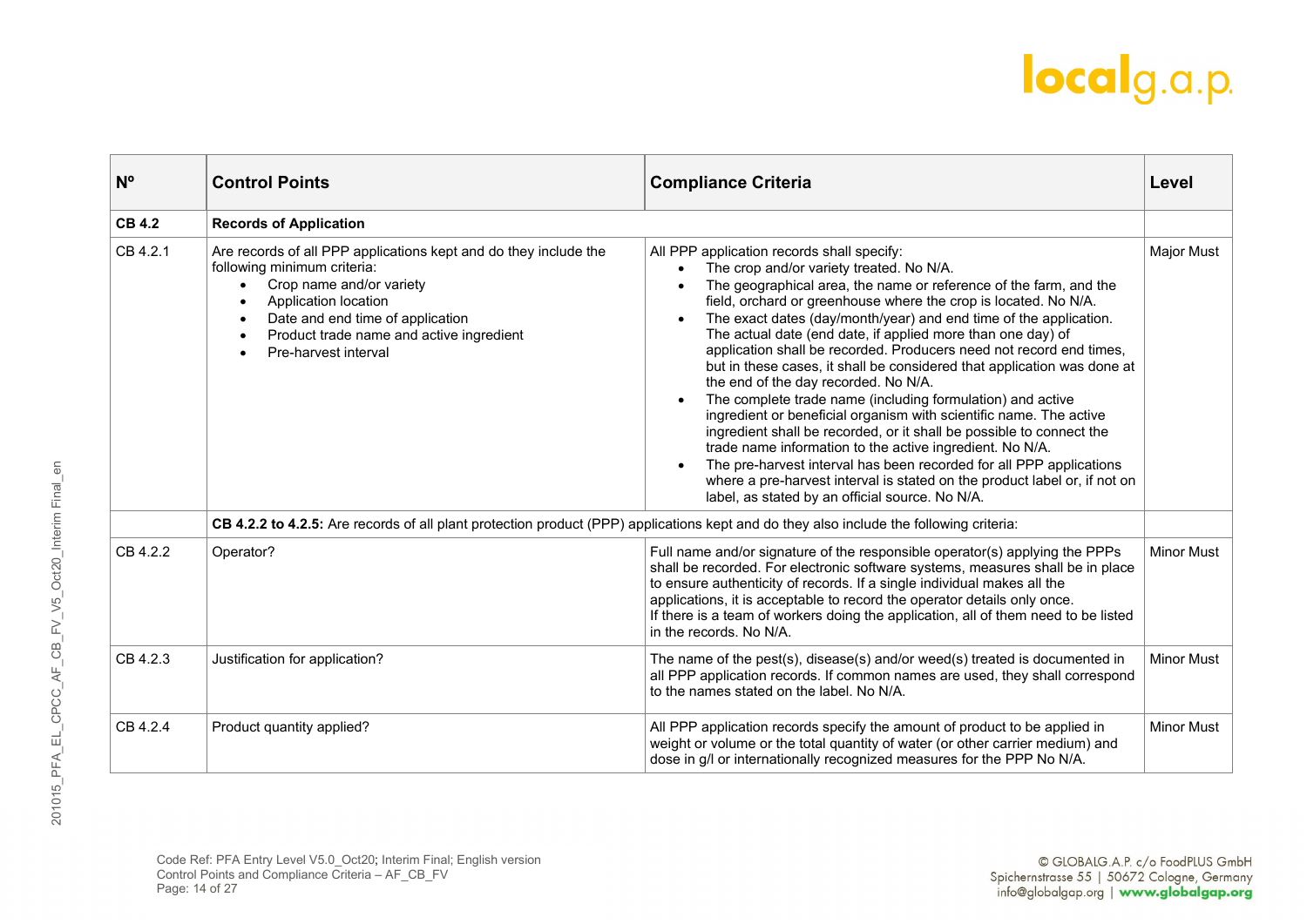| $N^{\circ}$   | <b>Control Points</b>                                                                                                         | <b>Compliance Criteria</b>                                                                                                                                                                                                                                                                                                                                                                                                                                  | Level             |
|---------------|-------------------------------------------------------------------------------------------------------------------------------|-------------------------------------------------------------------------------------------------------------------------------------------------------------------------------------------------------------------------------------------------------------------------------------------------------------------------------------------------------------------------------------------------------------------------------------------------------------|-------------------|
| CB 4.2.5      | Application machinery used?                                                                                                   | The application machinery type (e.g., knapsack, high volume, U.L.V., via the<br>irrigation system, dusting, fogger, aerial, or another method) for all the PPPs<br>applied (if there are various units, these are identified individually) is detailed in<br>all PPP application records. If it is always the same unit of application<br>machinery (e.g., only 1 boom sprayer), it is acceptable to record the details<br>only once. No N/A.               | <b>Minor Must</b> |
| CB 4.2.6      | Does the producer take active measures to prevent pesticide drift to<br>neighboring plots?                                    | The producer shall take active measures to avoid the risk of pesticide drift from<br>own plots to neighboring production areas. This may include, but is not limited<br>to, knowledge of what the neighbors are growing, maintenance of spray<br>equipment, etc.                                                                                                                                                                                            | Recom.            |
| <b>CB 4.3</b> | <b>Pre-Harvest Interval</b>                                                                                                   |                                                                                                                                                                                                                                                                                                                                                                                                                                                             |                   |
| CB 4.3.1      | Have the registered pre-harvest intervals been complied with?                                                                 | The producer shall demonstrate that all pre-harvest intervals have been<br>complied with for PPPs applied to the crops, through the use of clear records<br>such as PPP application records and crop harvest dates. Specifically in<br>continuous harvesting situations, there are systems in place in the field,<br>orchard or greenhouse (e.g., warning signs, time of application, etc.) to ensure<br>compliance with all pre-harvest intervals. No N/A. | <b>Major Must</b> |
| <b>CB 4.4</b> | <b>Disposal of Surplus Application Mix</b>                                                                                    |                                                                                                                                                                                                                                                                                                                                                                                                                                                             |                   |
| CB 4.4.1      | Is surplus application mix or tank washings disposed of in a way that<br>does not compromise food safety and the environment? | Applying surplus spray and tank washings to the crop is a first priority under<br>the condition that the overall label dose rate is not exceeded. Surplus mix or<br>tank washings shall be disposed of in a manner that does compromise neither<br>food safety nor the environment. No N/A.                                                                                                                                                                 | <b>Minor Must</b> |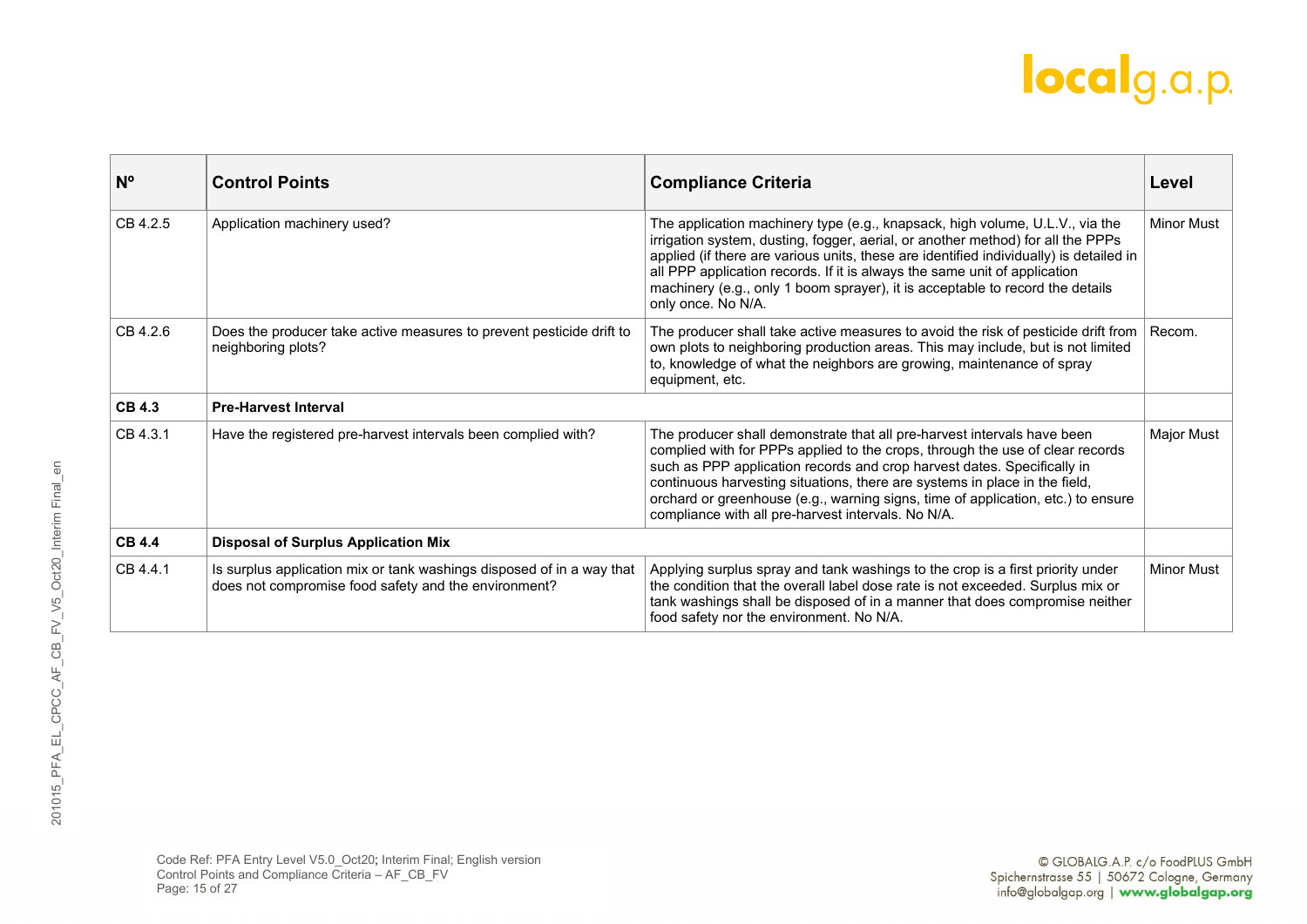| $N^{\circ}$   | <b>Control Points</b>                                                                                                                                                               | <b>Compliance Criteria</b>                                                                                                                                                                                                                                                                                                                                                                                                                                                                                                                                                                                                                                                                                                                                                                                                                     | Level             |
|---------------|-------------------------------------------------------------------------------------------------------------------------------------------------------------------------------------|------------------------------------------------------------------------------------------------------------------------------------------------------------------------------------------------------------------------------------------------------------------------------------------------------------------------------------------------------------------------------------------------------------------------------------------------------------------------------------------------------------------------------------------------------------------------------------------------------------------------------------------------------------------------------------------------------------------------------------------------------------------------------------------------------------------------------------------------|-------------------|
| <b>CB 4.5</b> | <b>Plant Protection Product Storage</b>                                                                                                                                             |                                                                                                                                                                                                                                                                                                                                                                                                                                                                                                                                                                                                                                                                                                                                                                                                                                                |                   |
|               | The PPP store must comply with basic rules to ensure safe storage and use.                                                                                                          |                                                                                                                                                                                                                                                                                                                                                                                                                                                                                                                                                                                                                                                                                                                                                                                                                                                |                   |
| CB 4.5.1      | Are PPPs stored in accordance with local regulations in a secure<br>place with sufficient facilities for measuring and mixing them, and are<br>they kept in their original package? | The PPP storage facilities shall:<br>Comply with all the appropriate current national, regional and local<br>$\bullet$<br>legislation and regulations.<br>Be kept secure under lock and key. No N/A.<br>$\bullet$<br>Have measuring equipment whose graduation for containers and<br>calibration verification for scales been verified annually by the producer<br>to assure accuracy of mixtures, and are equipped with utensils (e.g.,<br>buckets, water supply point, etc.), and they are kept clean for the safe<br>and efficient handling of all PPPs that can be applied. This also applies<br>to the filling/mixing area if this is different. No N/A.<br>Contain the PPPs in their original containers and packs. In the case of<br>breakage only, the new package shall contain all the information of the<br>original label. No N/A. | <b>Major Must</b> |
|               | CB 4.5.2 to 4.5.8: Are plant protection products (PPPs) stored in a location that is:                                                                                               |                                                                                                                                                                                                                                                                                                                                                                                                                                                                                                                                                                                                                                                                                                                                                                                                                                                |                   |
| CB 4.5.2      | Sound?                                                                                                                                                                              | The PPP storage facilities are built in a manner that is structurally sound and<br>robust.<br>Storage capacity shall be appropriate for the highest amount of PPPs that<br>need to be stored during the PPP application season, and the PPPs are stored<br>in a way that is not dangerous for the workers and does not create a risk of<br>cross-contamination between them or with other products. No N/A.                                                                                                                                                                                                                                                                                                                                                                                                                                    | Recom.            |
| CB 4.5.3      | Well ventilated (in the case of walk-in storage)?                                                                                                                                   | The PPP storage facilities have sufficient and constant ventilation of fresh air<br>to avoid a build-up of harmful vapors. No N/A.                                                                                                                                                                                                                                                                                                                                                                                                                                                                                                                                                                                                                                                                                                             | <b>Minor Must</b> |
| CB 4.5.4      | Located away from other materials?                                                                                                                                                  | The minimum requirement is to prevent cross-contamination between PPPs<br>and other surfaces or materials that may enter into contact with the edible part<br>of the crop by the use of a physical barrier (wall, sheeting, etc.). No N/A.                                                                                                                                                                                                                                                                                                                                                                                                                                                                                                                                                                                                     | <b>Minor Must</b> |
| CB 4.5.5      | Is the PPP storage facility able to retain spillage?                                                                                                                                | The PPP storage facilities have retaining tanks or products are bunded<br>according to 110% of the volume of the largest container of stored liquid, to<br>ensure that there cannot be any leakage, seepage, or contamination to the<br>exterior of the facility. No N/A.                                                                                                                                                                                                                                                                                                                                                                                                                                                                                                                                                                      | <b>Minor Must</b> |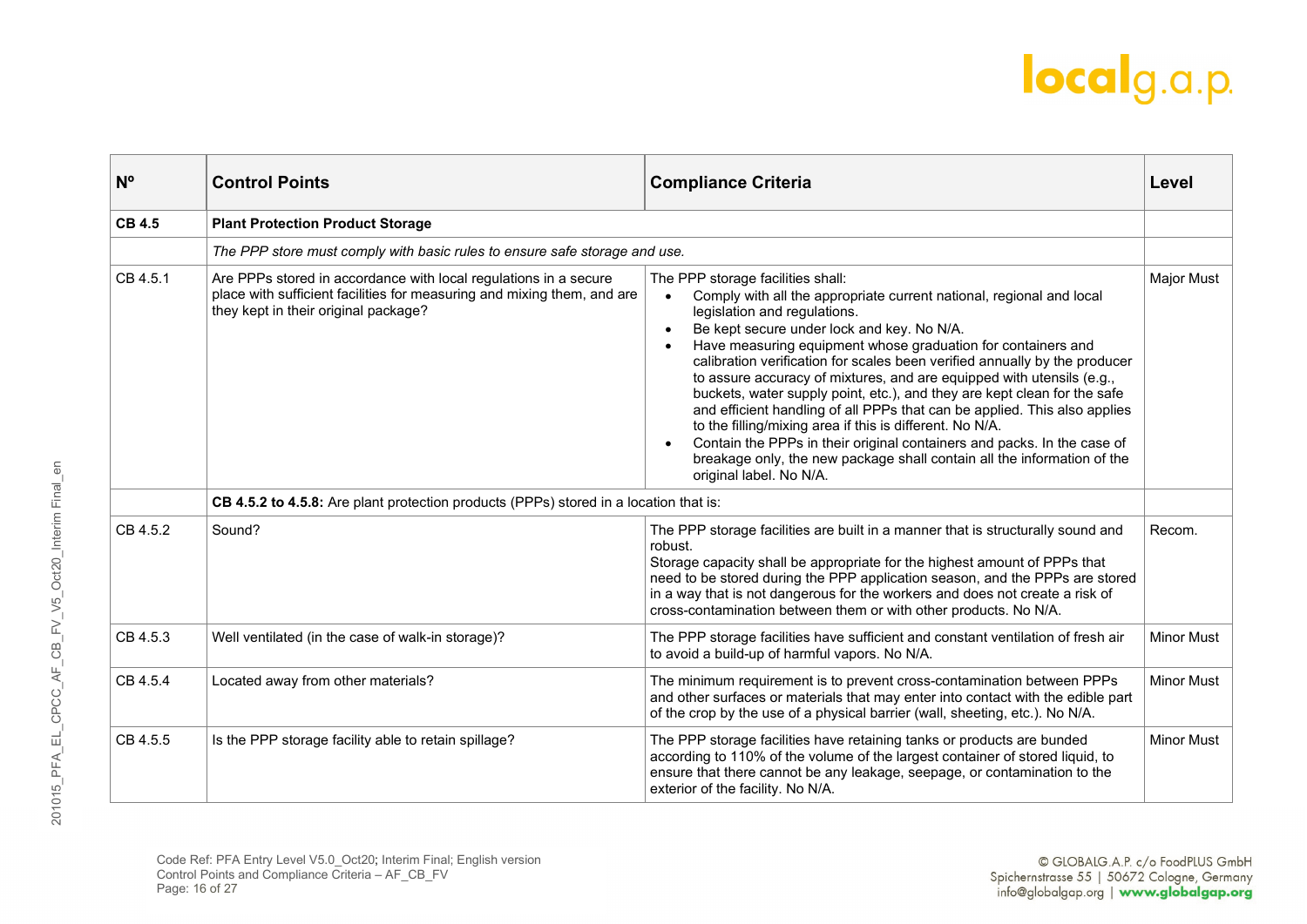| N <sup>o</sup> | <b>Control Points</b>                                                                                                           | <b>Compliance Criteria</b>                                                                                                                                                                                                                                                                                            | Level             |
|----------------|---------------------------------------------------------------------------------------------------------------------------------|-----------------------------------------------------------------------------------------------------------------------------------------------------------------------------------------------------------------------------------------------------------------------------------------------------------------------|-------------------|
| CB 4.5.6       | Is all PPP storage shelving made of non-absorbent material?                                                                     | The PPP storage facilities are equipped with shelving that is not absorbent in<br>case of spillage (e.g., metal, rigid plastic, or covered with impermeable liner,<br>$etc.$ ).                                                                                                                                       | <b>Minor Must</b> |
| CB 4.5.7       | Are keys and access to the PPP storage facility limited to workers<br>with formal training in the handling of PPPs?             | The PPP storage facilities are kept locked and physical access is only granted<br>in the presence of persons who can demonstrate formal training in the safe<br>handling and use of PPPs. No N/A.                                                                                                                     | <b>Minor Must</b> |
| CB 4.5.8       | Are liquids not stored on shelves above powders?                                                                                | All the PPPs that are liquid formulations are stored on shelving that is never<br>above those products that are powder or granular formulations. No N/A.                                                                                                                                                              | <b>Minor Must</b> |
| <b>CB 4.6</b>  | Plant Protection Product Handling (N/A if no Plant Protection Product Handling)                                                 |                                                                                                                                                                                                                                                                                                                       |                   |
| CB 4.6.1       | When mixing PPPs, are the correct handling and filling procedures<br>followed as stated on the label?                           | Facilities, including appropriate measuring equipment, shall be adequate for<br>mixing PPPs, so that the correct handling and filling procedures, as stated on<br>the label, can be followed. No N/A.                                                                                                                 | <b>Minor Must</b> |
| <b>CB 4.7</b>  | <b>Empty Plant Protection Product Containers</b>                                                                                |                                                                                                                                                                                                                                                                                                                       |                   |
| CB 4.7.1       | Is re-use of empty PPP containers for purposes other than<br>containing and transporting the identical product being avoided?   | There is evidence that empty PPP containers have not been or currently are<br>not being re-used for anything other than containing and transporting identical<br>product as stated on the original label. No N/A.                                                                                                     | <b>Minor Must</b> |
| CB 4.7.2       | Are empty containers kept secure until disposal is possible?                                                                    | There is a designated secure store point for all empty PPP containers prior to<br>disposal that is isolated from the crop and packaging materials (i.e.,<br>permanently marked via signage and locked, with physically restricted access<br>for persons and fauna).                                                   | <b>Minor Must</b> |
| CB 4.7.3       | Does disposal of empty PPP containers occur in a manner that<br>avoids exposure to humans and contamination of the environment? | Producers shall dispose of empty PPP containers using a secure storage<br>point, a safe handling system prior to the disposal, and a disposal method that<br>complies with applicable legislation and avoids exposure to people and the<br>contamination of the environment (watercourses, flora, and fauna). No N/A. | <b>Minor Must</b> |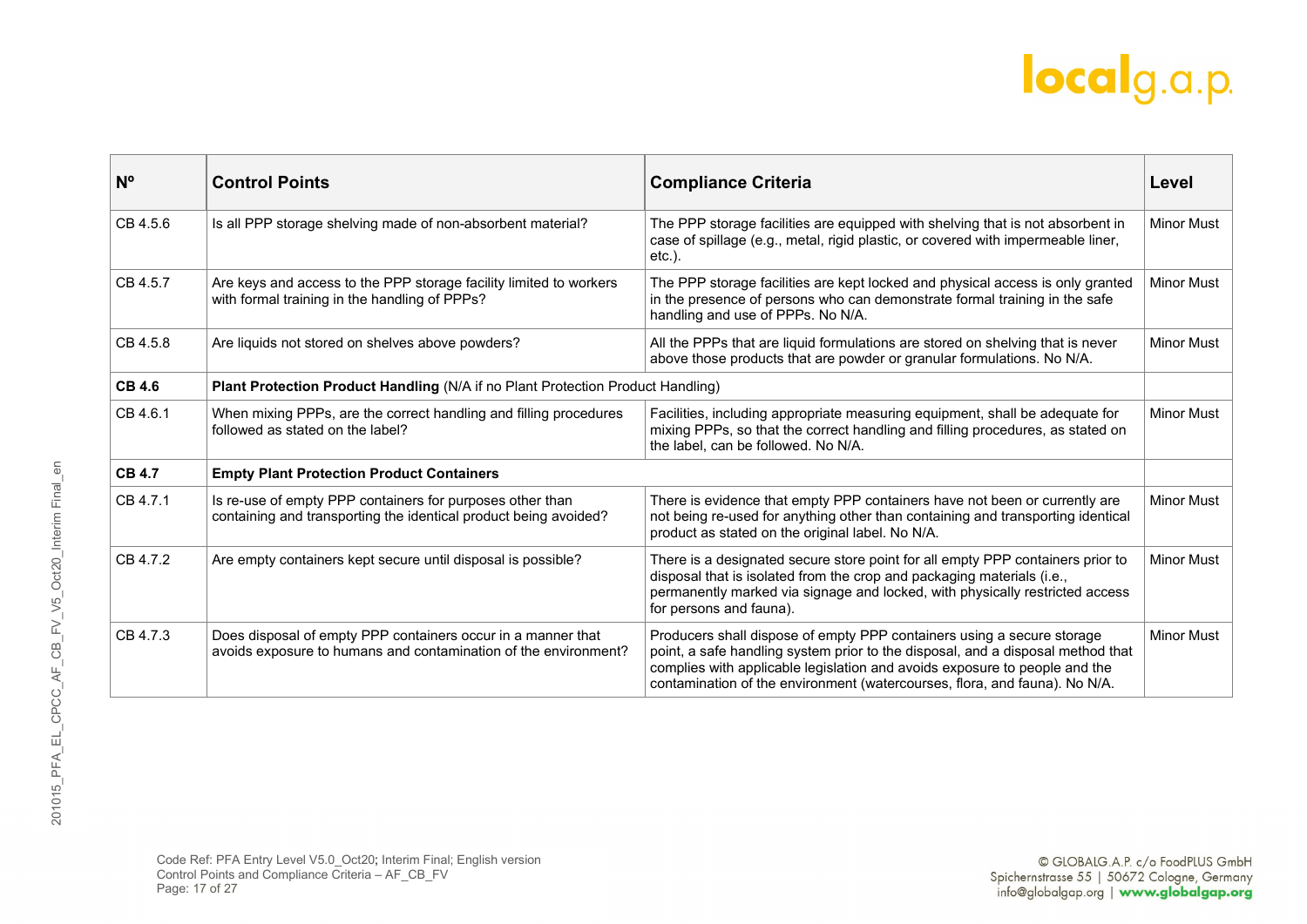| $N^{\circ}$     | ∣ Control Points                                                                                                                                            | <b>Compliance Criteria</b>                                                                                                                                  | Level      |
|-----------------|-------------------------------------------------------------------------------------------------------------------------------------------------------------|-------------------------------------------------------------------------------------------------------------------------------------------------------------|------------|
| CB <sub>5</sub> | <b>EQUIPMENT</b>                                                                                                                                            |                                                                                                                                                             |            |
| CB 5.1          | Is equipment (e.g., PPP sprayers, irrigation/fertigation equipment,<br>post-harvest product application equipment) maintained in a good<br>state of repair? | The equipment is kept in a good state of repair with documented evidence of<br>up-to-date maintenance sheets for all repairs, oil changes, etc. undertaken. | Minor Must |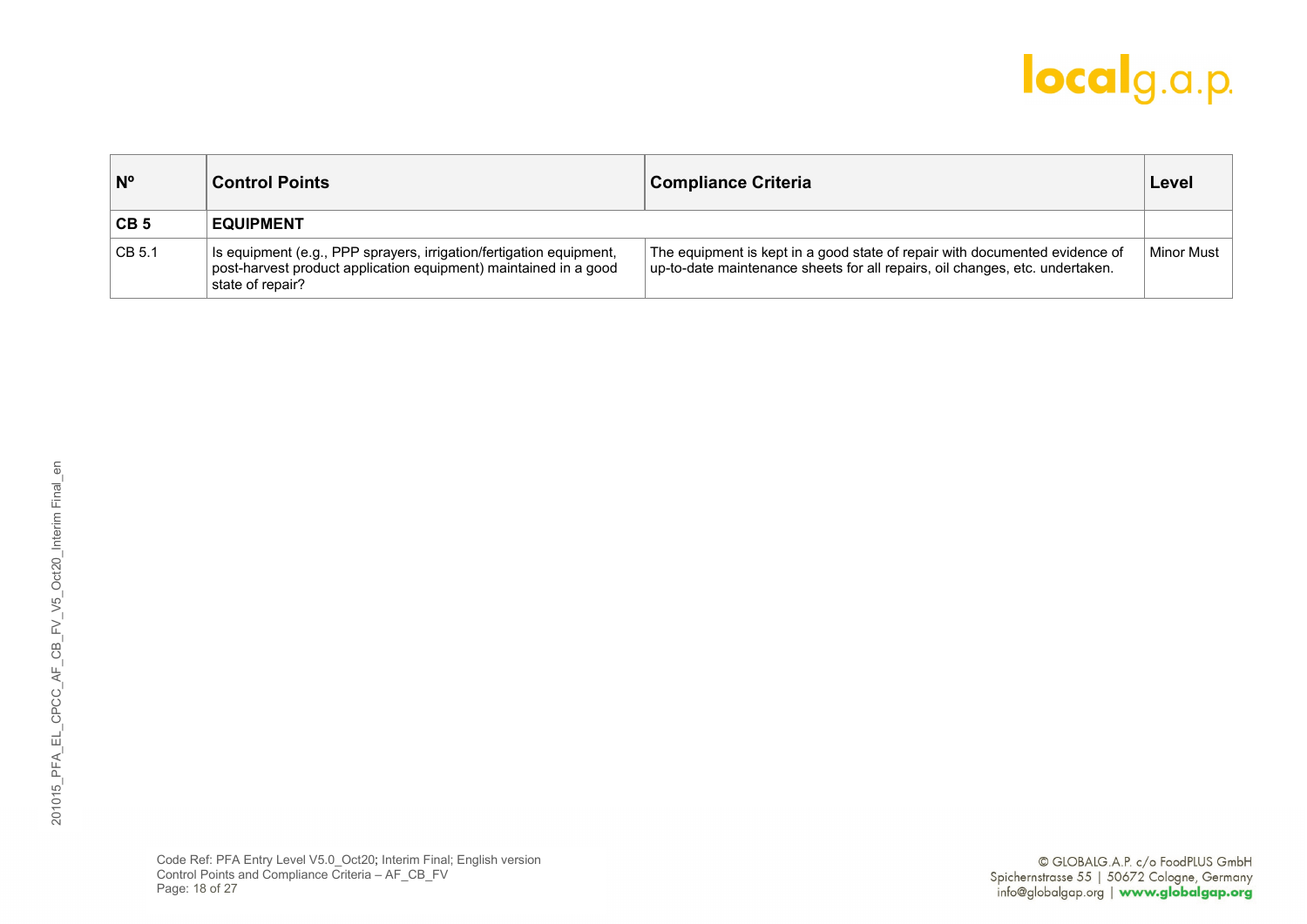

#### **Control Points and Compliance Criteria PRIMARY FARM ASSURANCE – Entry Level FRUIT AND VEGETABLES**

#### **Based on IFA CPCC V5.2**

**Interim Final Version**

Code Ref: PFA Entry Level V5.0\_Oct20; Interim Final; English version Control Points and Compliance Criteria – AF\_CB\_FV Page: 19 of 27

© GLOBALG.A.P. c/o FoodPLUS GmbH Spichernstrasse 55 | 50672 Cologne, Germany info@globalgap.org | www.globalgap.org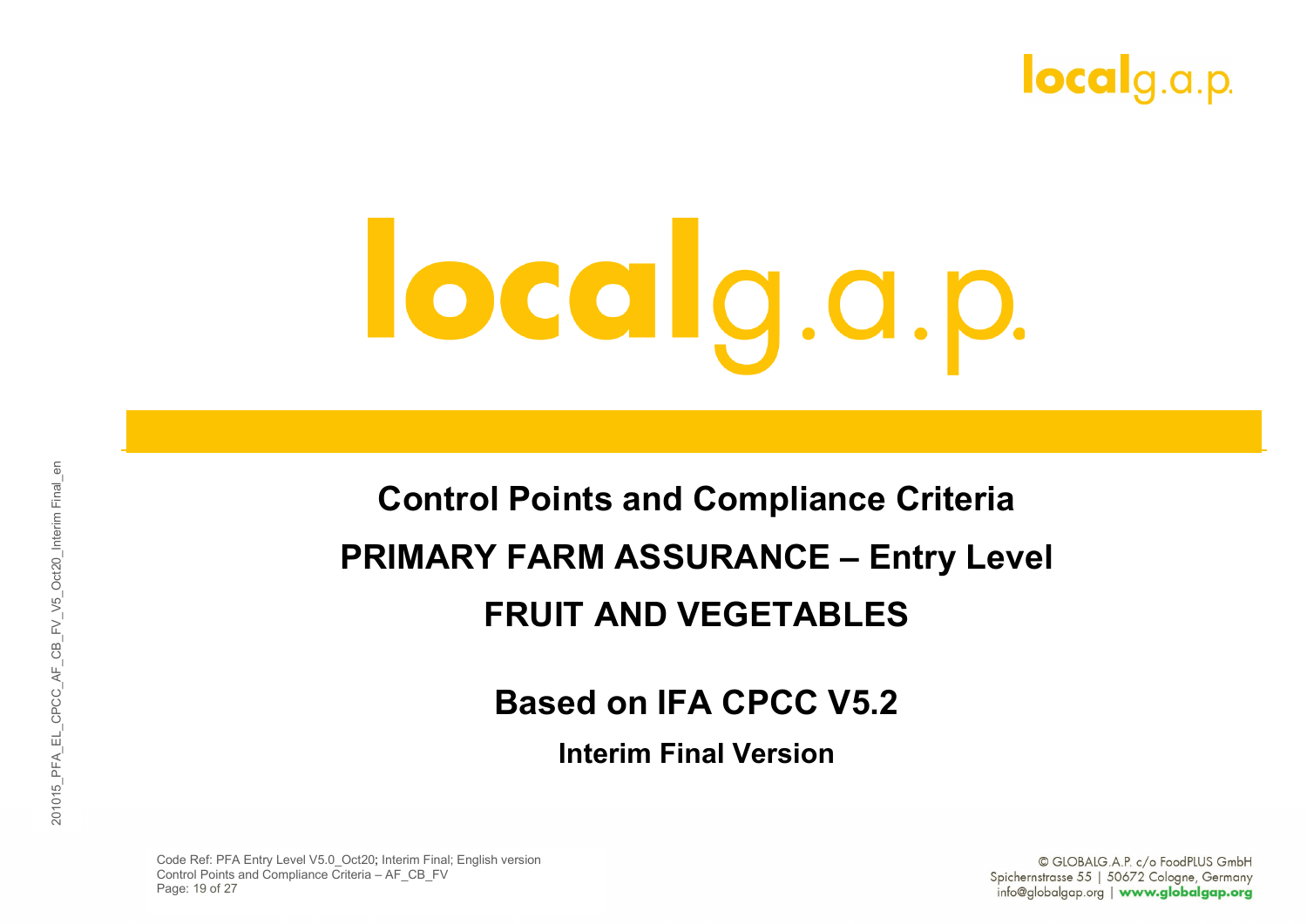#### **TABLE OF CONTENTS: PRIMARY FARM ASSURANCE – ENTRY LEVEL**

#### **FV FRUIT AND VEGETABLES**

- FV 1 PRE-HARVEST
- FV 2 HARVEST AND POST-HARVEST (PRODUCT HANDLING) ACTIVITIES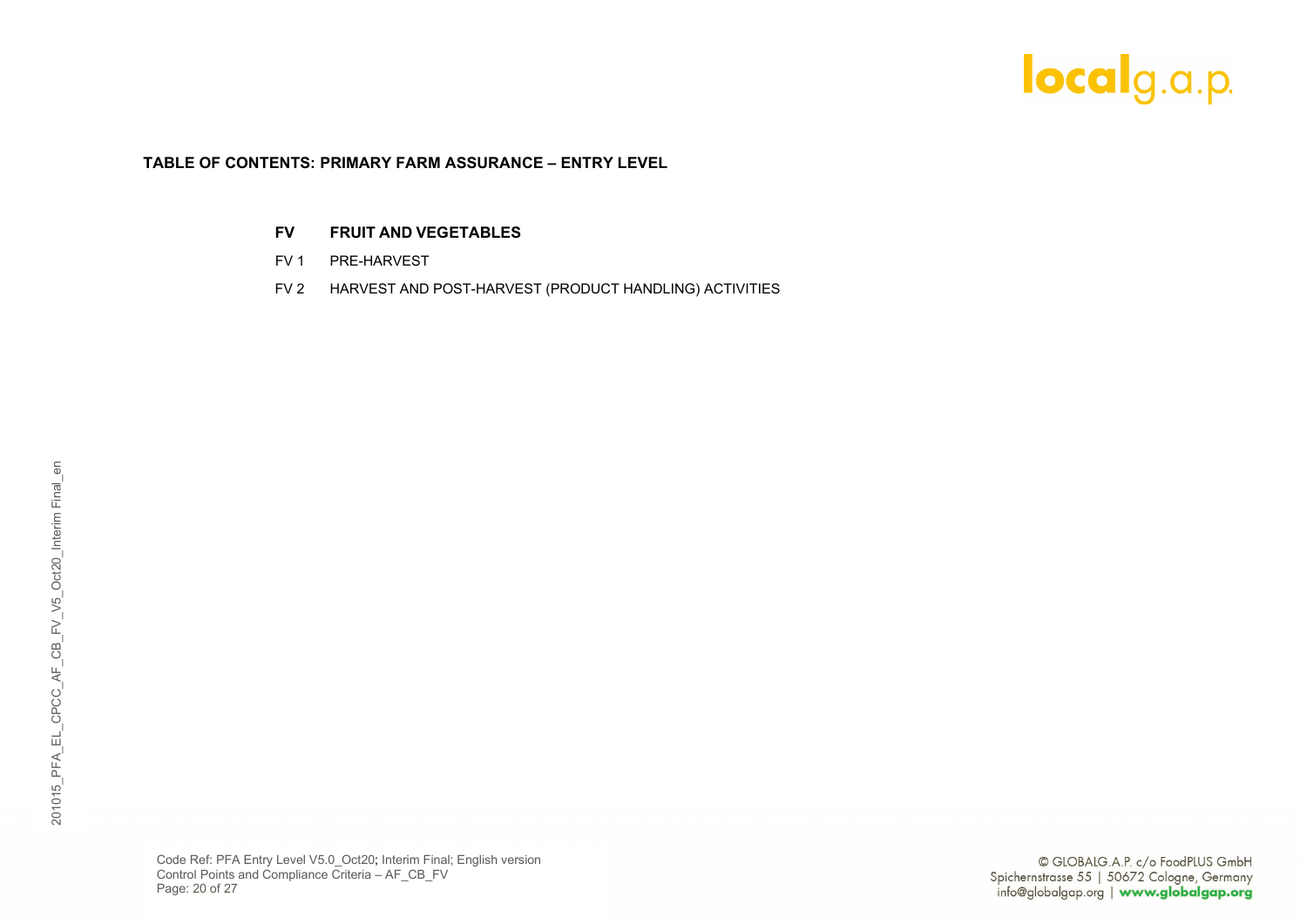| N <sup>o</sup>  | <b>Control Points</b>                                                                                                                                                                                                                                                                                                       | <b>Compliance Criteria</b>                                                                                                                                                                                                                                                                                                                                                                                                                                                                                                                                                                             | Level             |
|-----------------|-----------------------------------------------------------------------------------------------------------------------------------------------------------------------------------------------------------------------------------------------------------------------------------------------------------------------------|--------------------------------------------------------------------------------------------------------------------------------------------------------------------------------------------------------------------------------------------------------------------------------------------------------------------------------------------------------------------------------------------------------------------------------------------------------------------------------------------------------------------------------------------------------------------------------------------------------|-------------------|
| <b>FV</b>       | <b>FRUIT AND VEGETABLES</b>                                                                                                                                                                                                                                                                                                 |                                                                                                                                                                                                                                                                                                                                                                                                                                                                                                                                                                                                        |                   |
| FV <sub>1</sub> | <b>PRE-HARVEST</b>                                                                                                                                                                                                                                                                                                          |                                                                                                                                                                                                                                                                                                                                                                                                                                                                                                                                                                                                        |                   |
| <b>FV 1.1</b>   | Quality of Water Used on Pre-Harvest Activities (This Applies to Water Used on all Farm Activities and on the Product Itself Before it is<br>Harvested).                                                                                                                                                                    |                                                                                                                                                                                                                                                                                                                                                                                                                                                                                                                                                                                                        |                   |
| FV 1.1.1        | In the case of leafy greens (also called potherbs, greens, vegetable<br>greens, leafy greens, or salad greens); is water used on pre-harvest<br>activities extracted from a safe source that is not contaminated, that has<br>been analysed at least once, and that complies with the applicable<br>microbiological limits? | In the case of leafy greens the producer shall not extract water to be<br>used pre-harvest from the edge of rivers and streams; or from surface<br>water where livestock and/or livestock waste is present; or where<br>sewage water is emptied. Each water source shall be analyzed at least<br>once. The results shall comply with the local applicable limits for<br>microbiological contaminants in the water used on pre-harvest<br>activities, or in their absence use the WHO recommendations as a<br>reference. Sampling shall take place as close as possible to the point of<br>application. | <b>Major Must</b> |
| <b>FV 1.2</b>   | Application of Organic Fertilizer of Animal Origin                                                                                                                                                                                                                                                                          |                                                                                                                                                                                                                                                                                                                                                                                                                                                                                                                                                                                                        |                   |
| FV 1.2.1        | Does the interval between the application of organic fertilizer and the<br>product harvest not compromise food safety?                                                                                                                                                                                                      | Records show that the interval between use of composted organic<br>fertilizers and harvest does not compromise food safety.<br>When raw animal manure is used, it shall be incorporated into the soil<br>as follows:<br>For tree crops: Prior to bud burst, but never shorter than 60 days<br>prior to harvest:<br>• For all other crops: At least 60 days prior to harvest. In the case of<br>leafy greens (also called potherbs, greens, vegetable greens,<br>leafy greens, or salad greens) it cannot be applied after planting<br>even if the growing cycle is longer than 60 days.                | <b>Minor Must</b> |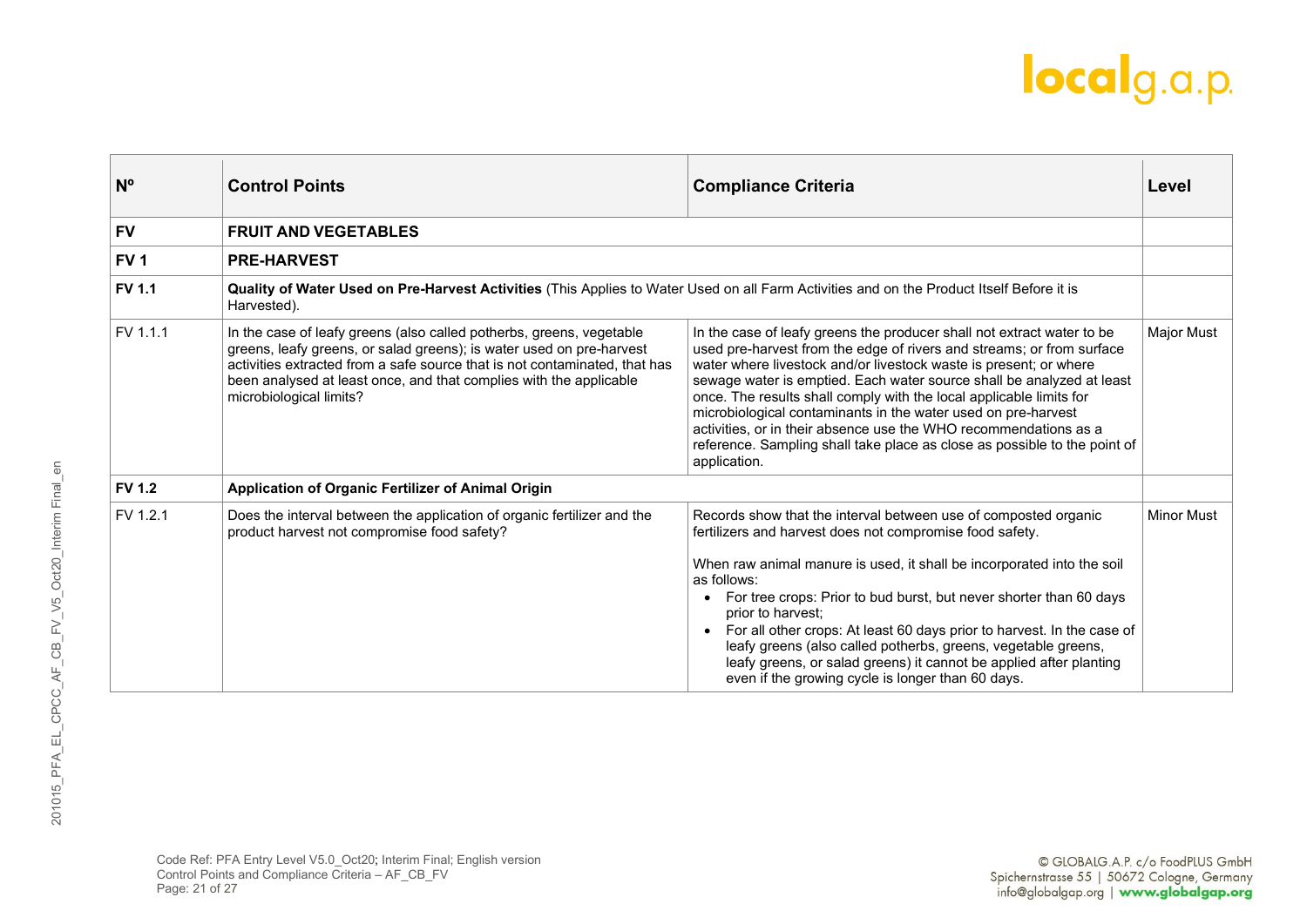| $N^{\circ}$     | <b>Control Points</b>                                                                                                                                                                                                                                                                                                                                                                                                                                                                                                                                                                       | <b>Compliance Criteria</b>                                                                                                                                                                                                                                                                                                                                             | Level             |
|-----------------|---------------------------------------------------------------------------------------------------------------------------------------------------------------------------------------------------------------------------------------------------------------------------------------------------------------------------------------------------------------------------------------------------------------------------------------------------------------------------------------------------------------------------------------------------------------------------------------------|------------------------------------------------------------------------------------------------------------------------------------------------------------------------------------------------------------------------------------------------------------------------------------------------------------------------------------------------------------------------|-------------------|
| <b>FV 1.3</b>   | <b>Pre-Harvest Check</b>                                                                                                                                                                                                                                                                                                                                                                                                                                                                                                                                                                    |                                                                                                                                                                                                                                                                                                                                                                        |                   |
| FV 1.3.1        | Is there lack of evidence of excessive animal activity in the crop<br>production area that is a potential food safety risk?                                                                                                                                                                                                                                                                                                                                                                                                                                                                 | Appropriate measures shall be taken to reduce possible contamination<br>within the growing area. Example subjects to be considered include:<br>Livestock near the field, high concentrations of wildlife in the field,<br>rodents, and domestic animals (own animals, dog walkers, etc.). Where<br>appropriate buffer areas, physical barriers, fences should be used. | <b>Minor Must</b> |
| FV <sub>2</sub> | HARVEST AND POST-HARVEST (PRODUCT HANDLING) ACTIVITIES<br>Control points covered in FV 2.1.1 to FV 2.6.6 may be applicable during harvest and/or handling at the point of harvest (on field) and/or handling in<br>packinghouse (facility) and/or during storage/cooling. All these points shall be evaluated in all cases when and where applicable.                                                                                                                                                                                                                                       |                                                                                                                                                                                                                                                                                                                                                                        |                   |
|                 | Four main activities may take place after the growing season: harvest, handling at the point of harvest (on field), handling in a packinghouse<br>(in facility), and storage/cooling. Although not all of these activities are carried out on every farm, the need to follow the appropriate hygiene<br>principles and to maintain the tools, equipment and facilities are common and equally important for all these activities with regard to food safety.<br>Producers shall evaluate the requirements aggregated in this section considering all the applicable activities on the farm. |                                                                                                                                                                                                                                                                                                                                                                        |                   |
| <b>FV 2.1</b>   | <b>Principles of Hygiene</b>                                                                                                                                                                                                                                                                                                                                                                                                                                                                                                                                                                |                                                                                                                                                                                                                                                                                                                                                                        |                   |
| FV 2.1.1        | Are there hygiene instructions for the harvest and post-harvest processes<br>including product handling (also when they take place directly on the<br>field, orchard, or greenhouse) designed to prevent contamination of crop,<br>crop production areas, food contact surfaces, and harvested product?                                                                                                                                                                                                                                                                                     | There are hygiene instructions for the harvesting and post-harvesting<br>processes. Instructions shall include evaluating whether workers are fit<br>to return to work after illness.                                                                                                                                                                                  | <b>Minor Must</b> |
| FV 2.1.2        | Are the hygiene instructions for the harvest and post-harvest activities,<br>including product handling, implemented?                                                                                                                                                                                                                                                                                                                                                                                                                                                                       | The operation shall nominate the farm manager or other competent<br>person as responsible for the implementation of the hygiene<br>instructions by all workers and visitors.<br>When specific clothing (e.g., smocks, aprons, sleeves, gloves,                                                                                                                         | <b>Minor Must</b> |
|                 |                                                                                                                                                                                                                                                                                                                                                                                                                                                                                                                                                                                             | footwear) is required, it shall be cleaned when it becomes soiled to the<br>point of becoming a risk of contamination, and shall be effectively<br>maintained and stored.                                                                                                                                                                                              |                   |
|                 |                                                                                                                                                                                                                                                                                                                                                                                                                                                                                                                                                                                             | Visual evidence shows that no violations of the hygiene instructions<br>occur. No N/A.                                                                                                                                                                                                                                                                                 |                   |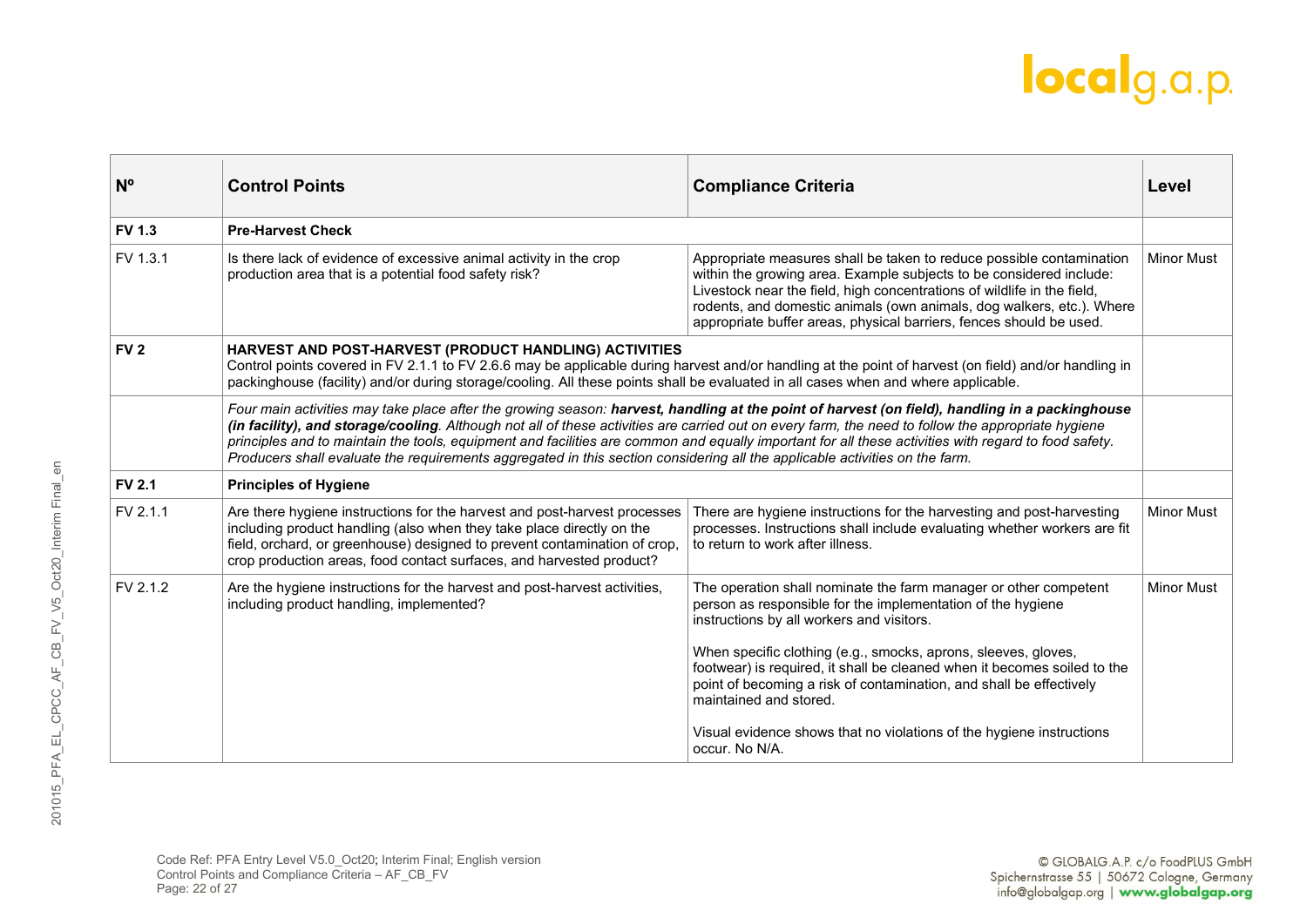| $N^{\circ}$   | <b>Control Points</b>                                                                                                                                                                                  | <b>Compliance Criteria</b>                                                                                                                                                                                                                                                                                                                                                                                                                                                                                         | Level             |
|---------------|--------------------------------------------------------------------------------------------------------------------------------------------------------------------------------------------------------|--------------------------------------------------------------------------------------------------------------------------------------------------------------------------------------------------------------------------------------------------------------------------------------------------------------------------------------------------------------------------------------------------------------------------------------------------------------------------------------------------------------------|-------------------|
| FV 2.1.3      | Have workers received specific training in hygiene before handling<br>produce?                                                                                                                         | There shall be evidence that the workers received specific induction<br>and annual hygiene training before product handling activities are<br>conducted. Workers shall be trained using pictorial instructions to<br>prevent physical (e.g., snails, stones, insects, knives, fruit residues,<br>watches, mobile phones, etc.), microbiological and chemical<br>contamination of the product during handling. Evidence of attendance<br>shall be available.                                                        | <b>Major Must</b> |
| FV 2.1.4      | Are signs that communicate the primary hygiene instructions to workers<br>and visitors, including at least instructions to workers, to wash their hands<br>before returning to work clearly displayed? | Signs with the main hygiene instructions shall be visibly displayed in the<br>relevant locations and include clear instructions that hands shall be<br>washed before handling produce. Workers handling ready to eat<br>products shall wash their hands prior to start of work, after each visit to<br>a toilet, after handling contaminated material, after smoking or eating,<br>after breaks, prior to returning to work, and at any other time when their<br>hands may have become a source of contamination.  | <b>Minor Must</b> |
| FV 2.1.5      | Are smoking, eating, chewing and drinking confined to designated areas<br>segregated from growing areas and products?                                                                                  | Smoking, eating, chewing, and drinking are confined to designated<br>areas away from crops awaiting harvest and are never permitted in the<br>produce handling or storage areas. (Drinking water is the exception).                                                                                                                                                                                                                                                                                                | <b>Major Must</b> |
| <b>FV 2.2</b> | <b>Sanitary Facilities</b>                                                                                                                                                                             |                                                                                                                                                                                                                                                                                                                                                                                                                                                                                                                    |                   |
| FV 2.2.1      | Do harvest workers who come into direct contact with the crops have<br>access to appropriate hand-washing equipment and make use of it?                                                                | Wash stations shall be available and maintained (hand soap, towels) in<br>a clean and sanitary condition to allow workers to clean their hands.<br>Personnel shall wash their hands prior to start of work, after each visit<br>to a toilet, after handling contaminated material, after smoking or<br>eating, after breaks, prior to returning to work, and at any other time<br>when their hands may have become a source of contamination.<br>Water used for hand washing shall at all times meet the microbial | <b>Major Must</b> |
|               |                                                                                                                                                                                                        | standard for drinking water. If this is not possible, sanitizer (e.g.,<br>alcohol-based gel) shall be used after washing hands with soap and<br>water with irrigation water quality.                                                                                                                                                                                                                                                                                                                               |                   |
|               |                                                                                                                                                                                                        | Hand-washing stations shall be provided inside or close to toilet<br>facilities. No N/A.                                                                                                                                                                                                                                                                                                                                                                                                                           |                   |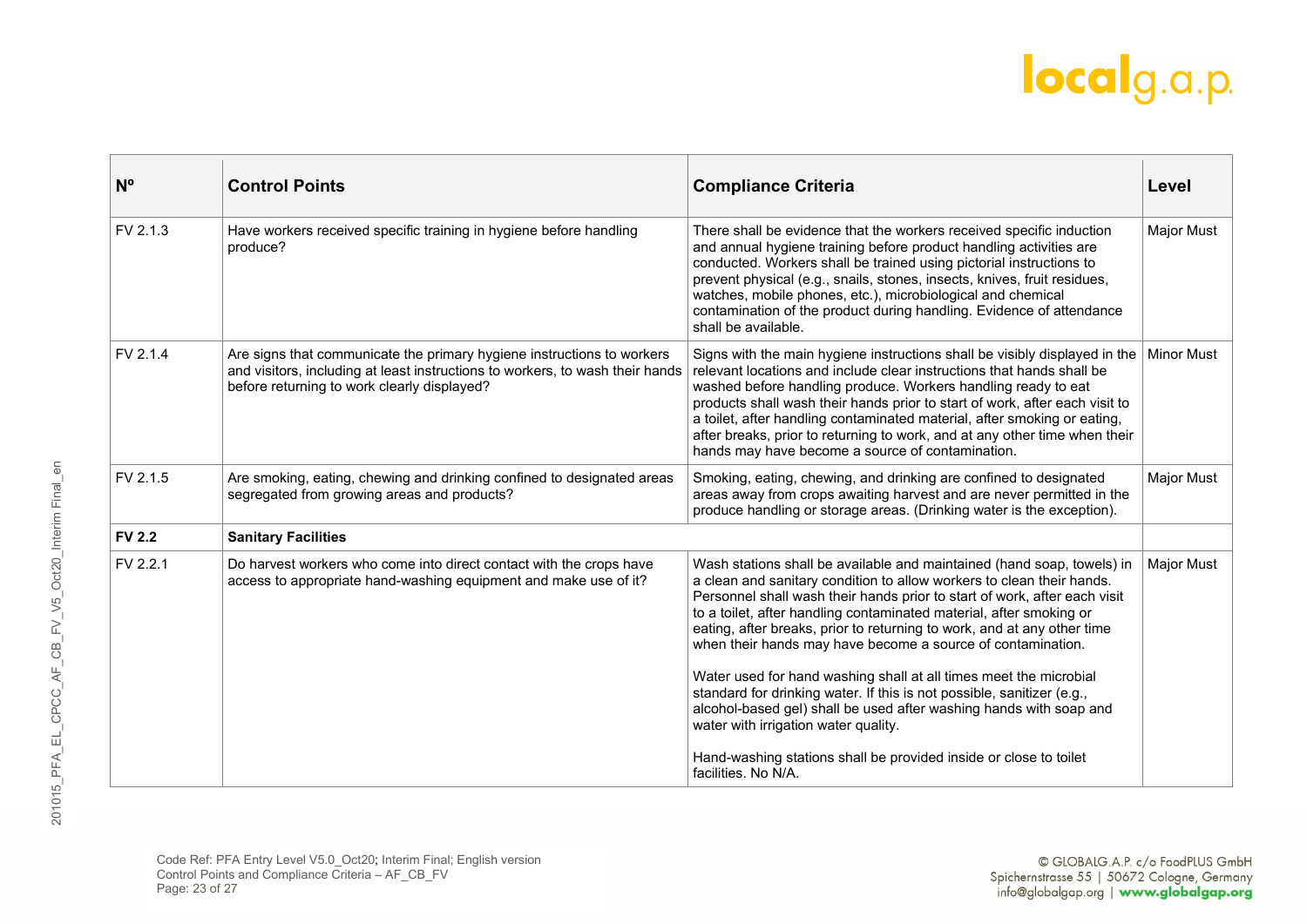| N <sup>o</sup> | <b>Control Points</b>                                                                                                                                                                                                                                              | <b>Compliance Criteria</b>                                                                                                                                                                                                                                                                                                                                                                                                                                                                                                                                                                                                                                          | Level             |
|----------------|--------------------------------------------------------------------------------------------------------------------------------------------------------------------------------------------------------------------------------------------------------------------|---------------------------------------------------------------------------------------------------------------------------------------------------------------------------------------------------------------------------------------------------------------------------------------------------------------------------------------------------------------------------------------------------------------------------------------------------------------------------------------------------------------------------------------------------------------------------------------------------------------------------------------------------------------------|-------------------|
| FV 2.2.2       | Do harvest workers have access to clean toilets in the vicinity of their<br>work?                                                                                                                                                                                  | Toilets (fixed or mobile) are expected to be in a reasonable proximity to<br>the place of work. Toilets shall be appropriately cleaned, maintained,<br>and stocked.                                                                                                                                                                                                                                                                                                                                                                                                                                                                                                 | <b>Minor Must</b> |
| FV 2.2.3       | Do workers handling the product on the field or in a facility have access<br>to clean toilets and hand-washing facilities in the vicinity of their work?                                                                                                           | Hand washing facilities, containing non-perfumed soap, water to clean<br>and disinfect hands, and hand-drying facilities shall be accessible and<br>near to the toilets (as near as possible without the potential for cross-<br>contamination). Workers shall wash their hands:<br>Prior to start of work<br>After each visit to a toilet<br>After using a handkerchief/tissue<br>After handling contaminated material<br>After smoking, eating, or drinking<br>After breaks<br>Prior to returning to work<br>At any other time when their hands may have become a<br>source of contamination<br>Toilets shall be clean and maintained in a good state of hygiene. | Major Must        |
| FV 2.2.4       | Are the harvest containers used exclusively for produce and are these<br>containers, the tools used for harvesting, and the harvest equipment<br>appropriate for their intended use and cleaned, maintained and able to<br>protect the product from contamination? | Reusable harvesting containers, harvesting tools (e.g., scissors, knives,<br>pruning shears, etc.), and harvesting equipment (e.g., machinery) are<br>cleaned and maintained.<br>Produce containers are only used to contain harvested product (i.e., no<br>agricultural chemicals, lubricants, oil, cleaning chemicals, plant or other<br>debris, lunch bags, tools, etc.).                                                                                                                                                                                                                                                                                        | <b>Major Must</b> |
| FV 2.2.5       | Are vehicles used for transport of harvested produce and/or packed<br>product and equipment used for loading cleaned and maintained where<br>necessary according to risk?                                                                                          | Farm vehicles used for loading and transport of harvested produce<br>and/or packed products are cleaned and maintained so as to prevent<br>produce contamination (e.g., soil, dirt, animal manure, spills, etc.).<br>Avoid transporting people and/or animals together with harvested<br>produce.                                                                                                                                                                                                                                                                                                                                                                   | <b>Minor Must</b> |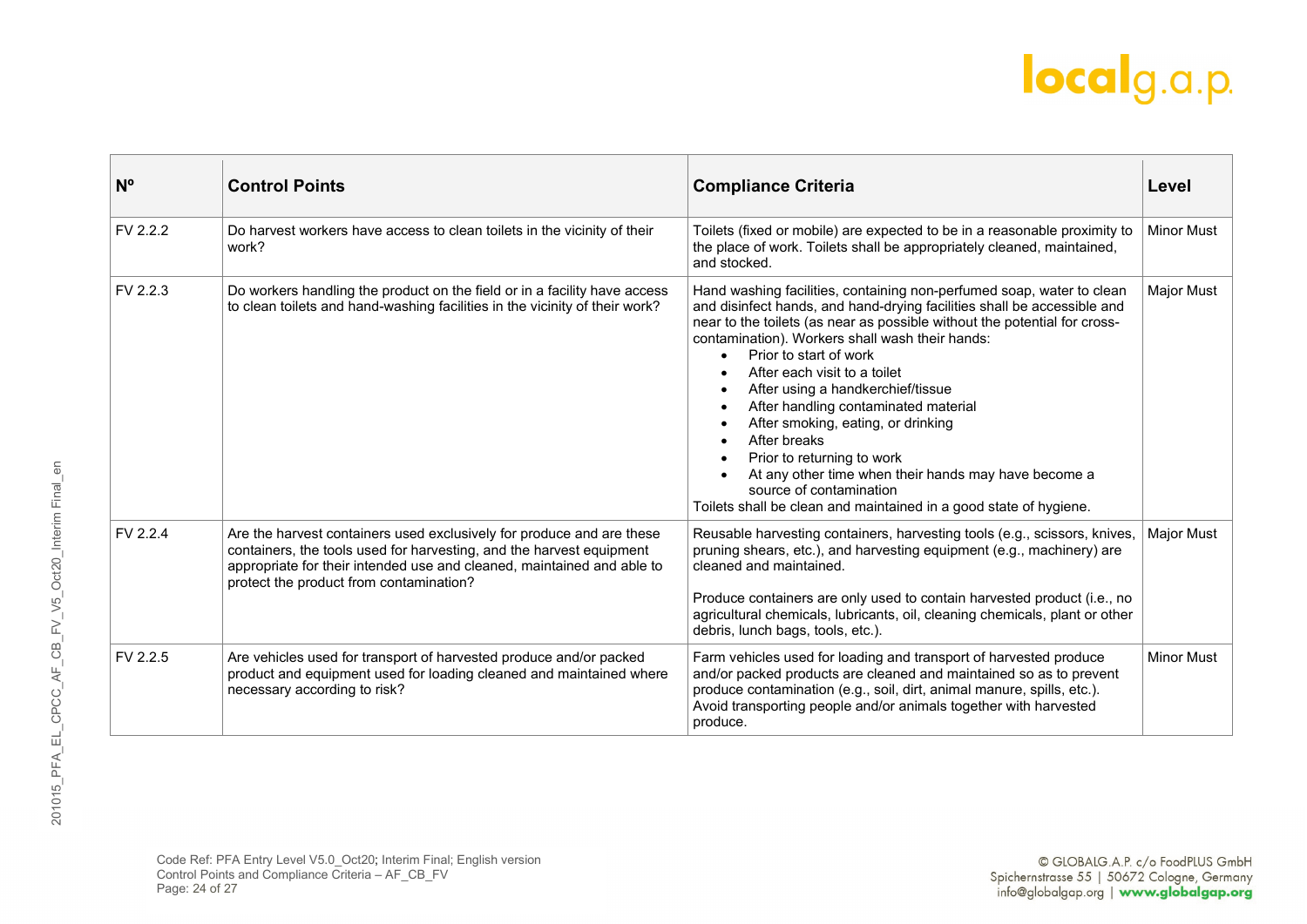| N <sup>o</sup> | <b>Control Points</b>                                                                                                                                                         | <b>Compliance Criteria</b>                                                                                                                                                                                                                                                                                                                                                                                | Level             |
|----------------|-------------------------------------------------------------------------------------------------------------------------------------------------------------------------------|-----------------------------------------------------------------------------------------------------------------------------------------------------------------------------------------------------------------------------------------------------------------------------------------------------------------------------------------------------------------------------------------------------------|-------------------|
| <b>FV 2.3</b>  | Packing And Storage Areas (N/A When There is no Product Packing and/or Storing)                                                                                               |                                                                                                                                                                                                                                                                                                                                                                                                           |                   |
| FV 2.3.1       | Is harvested produce protected from contamination?                                                                                                                            | All harvested produce (regardless stored bulk or packed) shall be<br>protected from contamination.<br>In the case of produce packed and handled directly in the field, it shall<br>all be removed from the field during the day (not stored on the field<br>overnight in open-air conditions). Food safety requirements shall be<br>complied with if produce is stored on a short time basis at the farm. | <b>Major Must</b> |
| FV 2.3.2       | Are all collection/storage/distribution points of packed produce, also<br>those in the field, maintained in clean and hygienic conditions?                                    | To prevent contamination, all on- and off-farm storage and produce<br>handling facilities and equipment (i.e., process lines and machinery,<br>walls, floors, storage areas, etc.) shall be cleaned and/or maintained.                                                                                                                                                                                    | <b>Major Must</b> |
| FV 2.3.3       | Are packing materials appropriate for use, and are they used and stored<br>in clean and hygienic conditions so as to prevent them from becoming a<br>source of contamination? | Packaging material used shall be appropriate for the food safety of the<br>products packed. To prevent product contamination, packing materials<br>(including re-useable crates) shall be stored in a clean and hygienic<br>area.                                                                                                                                                                         | <b>Major Must</b> |
| FV 2.3.4       | Are cleaning agents, lubricants, etc. stored to prevent chemical<br>contamination of produce?                                                                                 | To avoid chemical contamination of produce, cleaning agents,<br>lubricants etc. shall be kept in a designated secure area, away from<br>produce.                                                                                                                                                                                                                                                          | <b>Minor Must</b> |
| FV 2.3.5       | Are cleaning agents, lubricants etc. that may come into contact with<br>produce approved for application in the food industry? Are label<br>instructions followed correctly?  | Documented evidence exists (i.e., specific label mention or technical<br>data sheet) authorizing use for the food industry of cleaning agents,<br>lubricants etc. that may come into contact with produce.                                                                                                                                                                                                | <b>Minor Must</b> |
| <b>FV 2.4</b>  | <b>Pest Control</b>                                                                                                                                                           |                                                                                                                                                                                                                                                                                                                                                                                                           |                   |
| FV 2.4.1       | Is there visual evidence of effective pest control?                                                                                                                           | A visual assessment shows that effective pest control is implemented.<br>No N/A.                                                                                                                                                                                                                                                                                                                          | <b>Minor Must</b> |
| <b>FV 2.5</b>  | Post-Harvest Washing (N/A When no Post-Harvest Washing)                                                                                                                       |                                                                                                                                                                                                                                                                                                                                                                                                           |                   |
| FV 2.5.1       | Is the source of water used for final product washing potable or declared<br>suitable by the competent authorities?                                                           | The water has been declared suitable by the competent authorities<br>and/or a water analysis has been carried out at the point of entry into<br>the washing machinery within the last 12 months. The levels of the<br>parameters analyzed are within accepted WHO thresholds or are<br>accepted as safe for the food industry by the competent authorities.                                               | <b>Major Must</b> |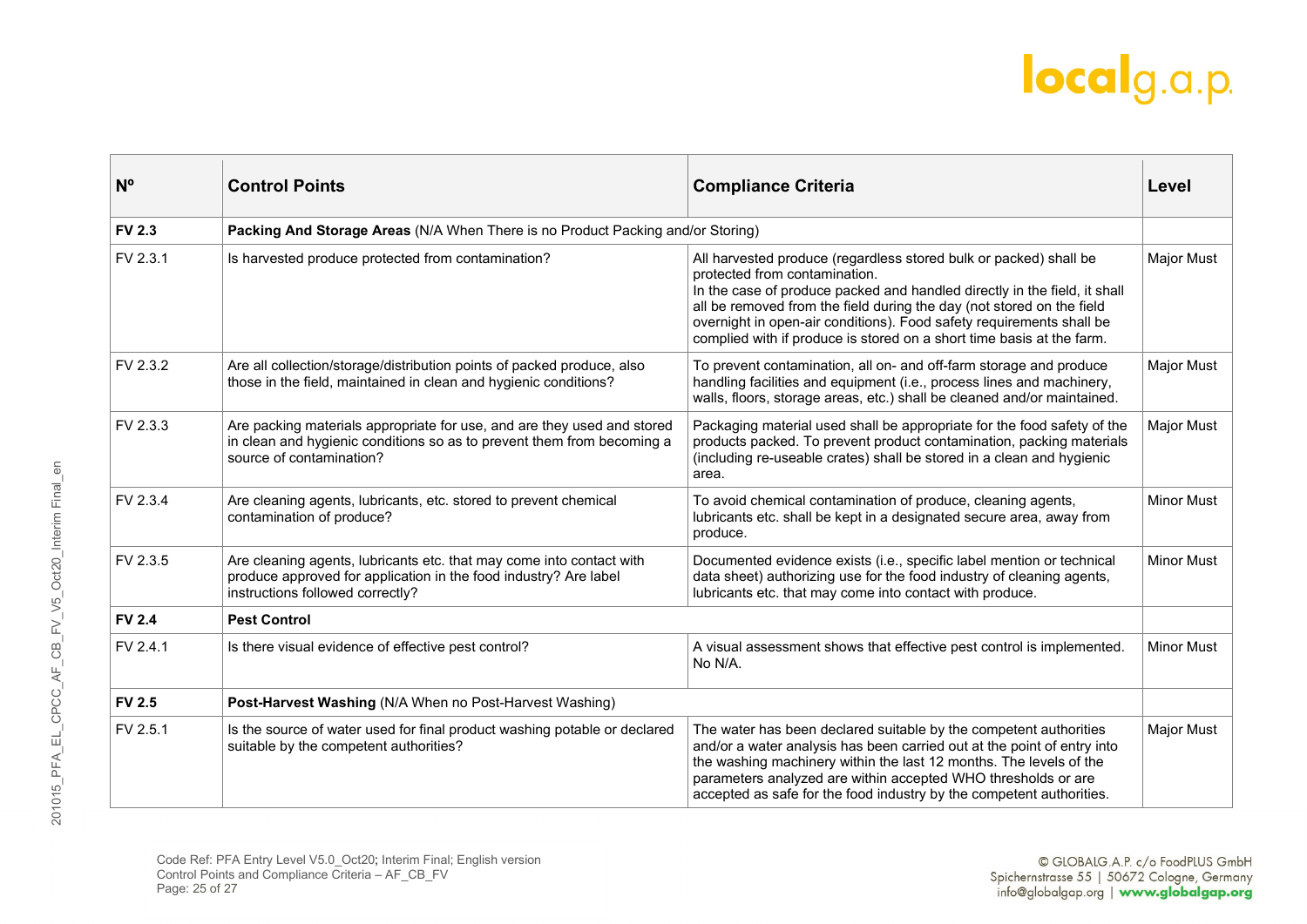| $N^{\circ}$   | <b>Control Points</b>                                                                                                                        | <b>Compliance Criteria</b>                                                                                                                                                                                                                                                                                                                                                                                                 | Level             |
|---------------|----------------------------------------------------------------------------------------------------------------------------------------------|----------------------------------------------------------------------------------------------------------------------------------------------------------------------------------------------------------------------------------------------------------------------------------------------------------------------------------------------------------------------------------------------------------------------------|-------------------|
| <b>FV 2.6</b> | Post-Harvest Treatments (N/A When no Post-Harvest Treatments)                                                                                |                                                                                                                                                                                                                                                                                                                                                                                                                            |                   |
| FV 2.6.1      | Are all label instructions observed?                                                                                                         | There is sufficient evidence available, (e.g., application records for<br>post-harvest biocides, waxes, and plant protection products (PPPs))<br>that demonstrates compliance with the label instructions for chemicals<br>applied.                                                                                                                                                                                        | Major Must        |
| FV 2.6.2      | Are all the biocides, waxes, and PPPs used for post-harvest protection of<br>the harvested crop officially registered in the country of use? | All the post-harvest biocides, waxes, and PPPs used on harvested<br>crops are officially registered or permitted by the appropriate<br>governmental organization in the country of application. They are<br>approved for use in the country of application and are approved for use<br>on the harvested crop to which they are applied as indicated on the<br>labels of the biocides, waxes, and crop protection products. | Recom.            |
| FV 2.6.3      | Is the source of water used for post-harvest treatments potable or<br>declared suitable by the competent authorities?                        | The water has been declared suitable by the competent authorities<br>and/or within the last 12 months a water analysis has been carried out<br>at the point of entry into the washing machinery. The levels of the<br>parameters analyzed are within accepted WHO thresholds or are<br>accepted as safe for the food industry by the competent authorities.                                                                | <b>Major Must</b> |